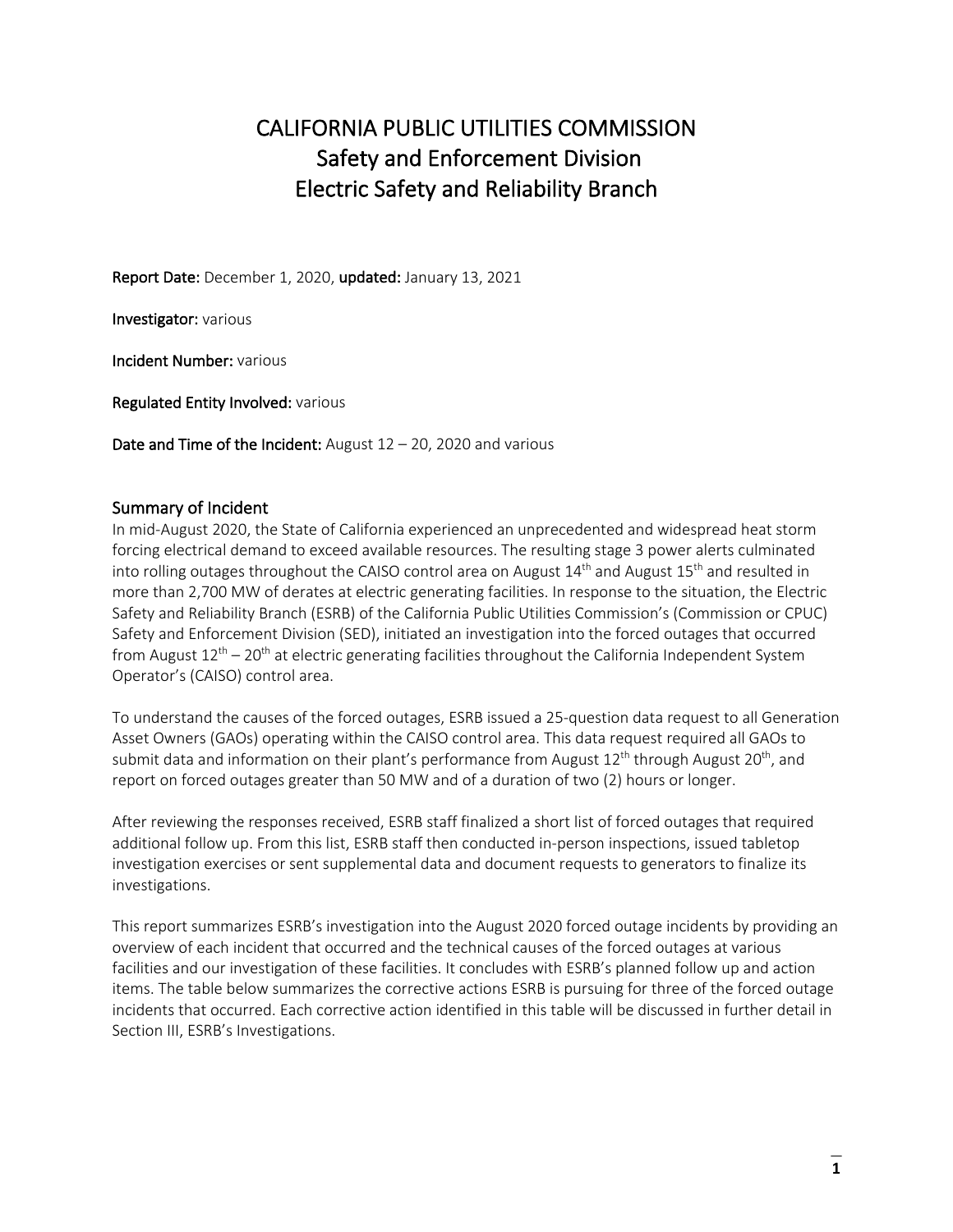| Incident                                  | <b>Violations Found</b>                                      | Date Issued                     | <b>Response Due Date</b>                                            |
|-------------------------------------------|--------------------------------------------------------------|---------------------------------|---------------------------------------------------------------------|
| <b>Sutter Energy Center</b>               | Three (3) violations of<br>GO 167                            | October 16, 2020<br>$(NOV)^1$   | November 16, 2020                                                   |
| <b>Sunrise Energy Center</b>              | Two (2) violations of GO<br>$167$ and<br>1 violation of NFPA | October 22, 2020<br>(NOV)       | January 31, 2021                                                    |
| Mountainview<br><b>Generating Station</b> | Four (4) violations of GO<br>167                             | September 29, 2020<br>$(CAP)^2$ | October 30, 2020<br>(originally) - extended<br>to February 26, 2021 |
| <b>Oakland Power Station</b>              | Two (2) violations of GO<br>167                              | <b>TBD</b>                      | <b>TBD</b>                                                          |

# ESRB Corrective Actions Issued

# General Order (GO) 167 Overview

The purpose of General Order (GO) 167 as stated on GO 167 page on the Commission's website, is to: *…Implement and enforce standards for the maintenance and operation of electric generating facilities and power plants so as to maintain and protect the public health and safety of California residents and businesses, to ensure that electric generating facilities are effectively and appropriately maintained and efficiently operated, and to ensure electrical service reliability and adequacy. The General Order provides a continuing method to implement and enforce General Duty Standards for Operations and Maintenance, Generator Maintenance Standards (Maintenance Standards), Generator Operation Standards (Operation Standards), and any other standard adopted pursuant to Public Utilities Code § 761.3….* 3

GO 167 standards focus solely on safety, operational practices and preventative maintenance for maintaining reliability and availability. GO 167 also provides a means to enforce the protocols for the scheduling of power plant outages of the California Independent System Operator. It is imperative to note that while ESRB enforces GO 167, it lacks citation authority to fine generating facilities owners for violations and/or noncompliance with GO 167. ESRB's current Electric Safety Citation Program, as authorized by Commission Decision (D.)14-12-001, excludes generating facilities owners. Beyond staff issuing notices of violations (NOVs) to incentivize corrective actions and the Commission instituting a formal investigation such as an Order Instituting Investigation (OII), ESRB staff has limited enforcement capabilities when it comes to generating facilities. Although the Operating Standards of GO 167 states, "…behavior that constitutes a violation of another agency's requirements may also constitute a violation of these operation standards"4 there is no mechanism for SED to assess a penalty or issue a citation to a GAO for a violation.

<sup>&</sup>lt;sup>1</sup> Notice of Violation (NOV).

<sup>2</sup> Corrective Action Plan (CAP).

<sup>3</sup> General Order 167: https://docs.cpuc.ca.gov/PUBLISHED/GENERAL\_ORDER/108114.htm#P59\_1414.

<sup>4</sup> Operating Standards and Recommended Guidelines for Generating Asset Owners, October 27, 2004, p. 8, Paragraph 1.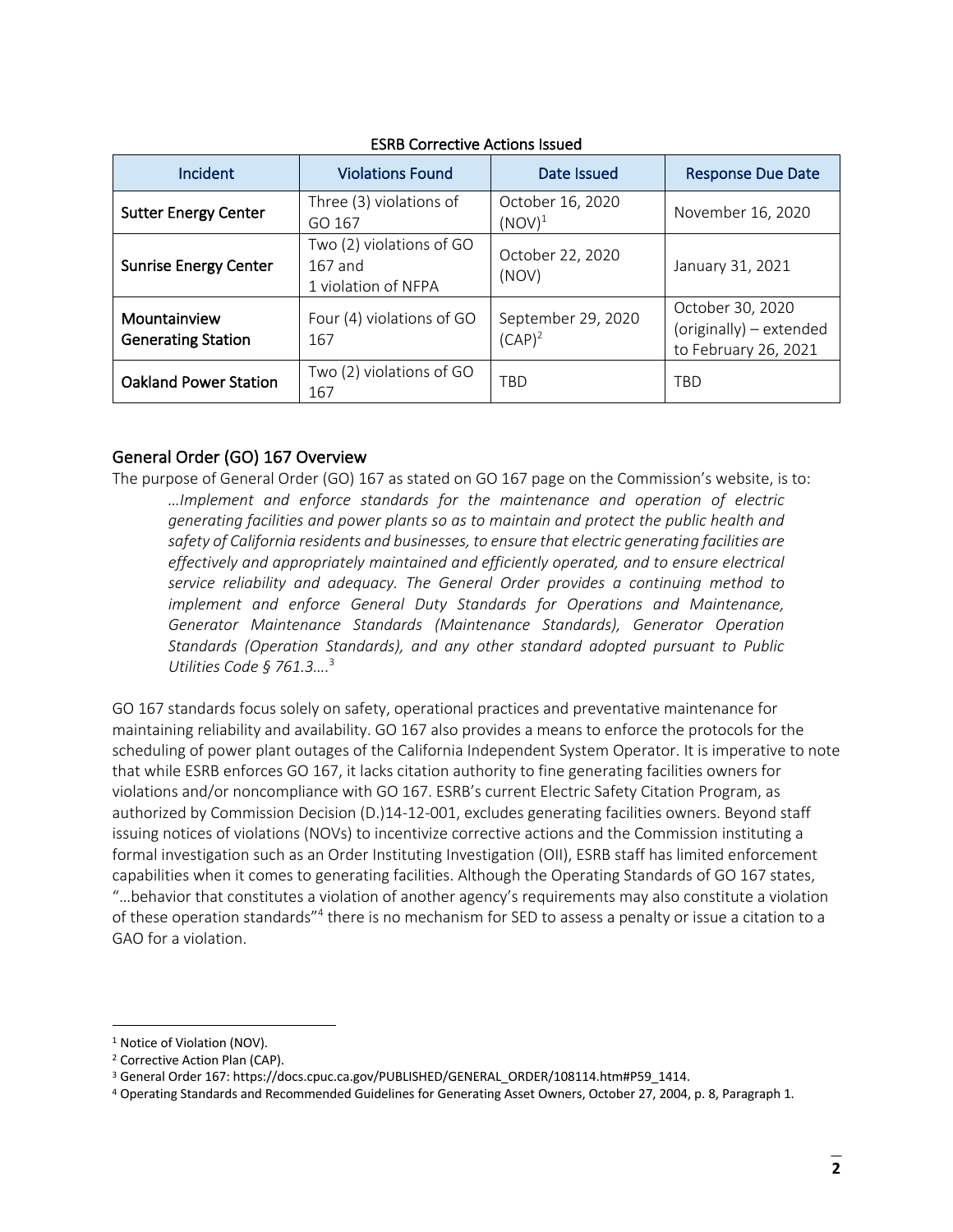Because GO 167's focus is on electric generating facilities, for this particular series of incidents that occurred in August 2020 and impacted several of California's generating facilitates, GO 167 standards served as the guiding parameters for ESRB's investigations.

# Definitions

- 1. Planned Outage: Planned outages have two definitions. The first type of planned outage is a complete termination of electrical production that is scheduled semi-annually or annually to allow for maintenance of a generating facility. These are scheduled up to a year in advance with CAISO approval. Many ESRB required corrective actions are deferred to this period for implementation if they pose no immediate safety violations or risk to personnel. The second type of planned outage which includes those reported during mid-August, is an outage which is scheduled with the CAISO more than seven (7) days in advance.
- 2. Forced Outage: This is defined as a partial or complete termination of electrical production due to proximal wildfires, electrical transmission congestion, equipment malfunction, equipment failure or human error. By CAISO definition, a forced outage is any outage submitted seven (7) days or less in advance. These outages are sent to CAISO for approval and are only reported to the California Public Utilities Commission (CPUC or Commission) when the forced outage is 50 megawatts (MW) or greater and has a duration of twenty-four (24) hours or longer.
- 3. Derate: This is defined as a situation in which a generator cuts back on generating capacity. Derate can be used interchangeably with "outage". For example, when a turbine generator rated at 500 MW can only produce 200 MW, it is said to be derated 300 MW. There are two main types of derates; ambient derate and equipment derate.
	- a. Ambient Derate: Is typically caused by external forces beyond the generator's control. Causes can include but are not limited to:
		- Air temperatures and humidity affecting air density and evaporative cooling
		- To prevent exceeding the plant's permit for air quality emissions, and/or water discharge limitations
		- Ocean or river temperatures effecting water discharge amounts and temperatures
		- Fuel reduction or limited availability
		- Reductions in natural gas fuel supply pressure
	- b. Equipment Derate: Is typically caused by equipment failures.

Causes can include but are not limited to:

- Switchgear and/or electrical failures
- Pumps and/or motor malfunctions
- Generator failures
- Boiler tube leaks
- Pump failures
- Plant Fires
- Operational Human Error
- Plant accidents; injury or death to personnel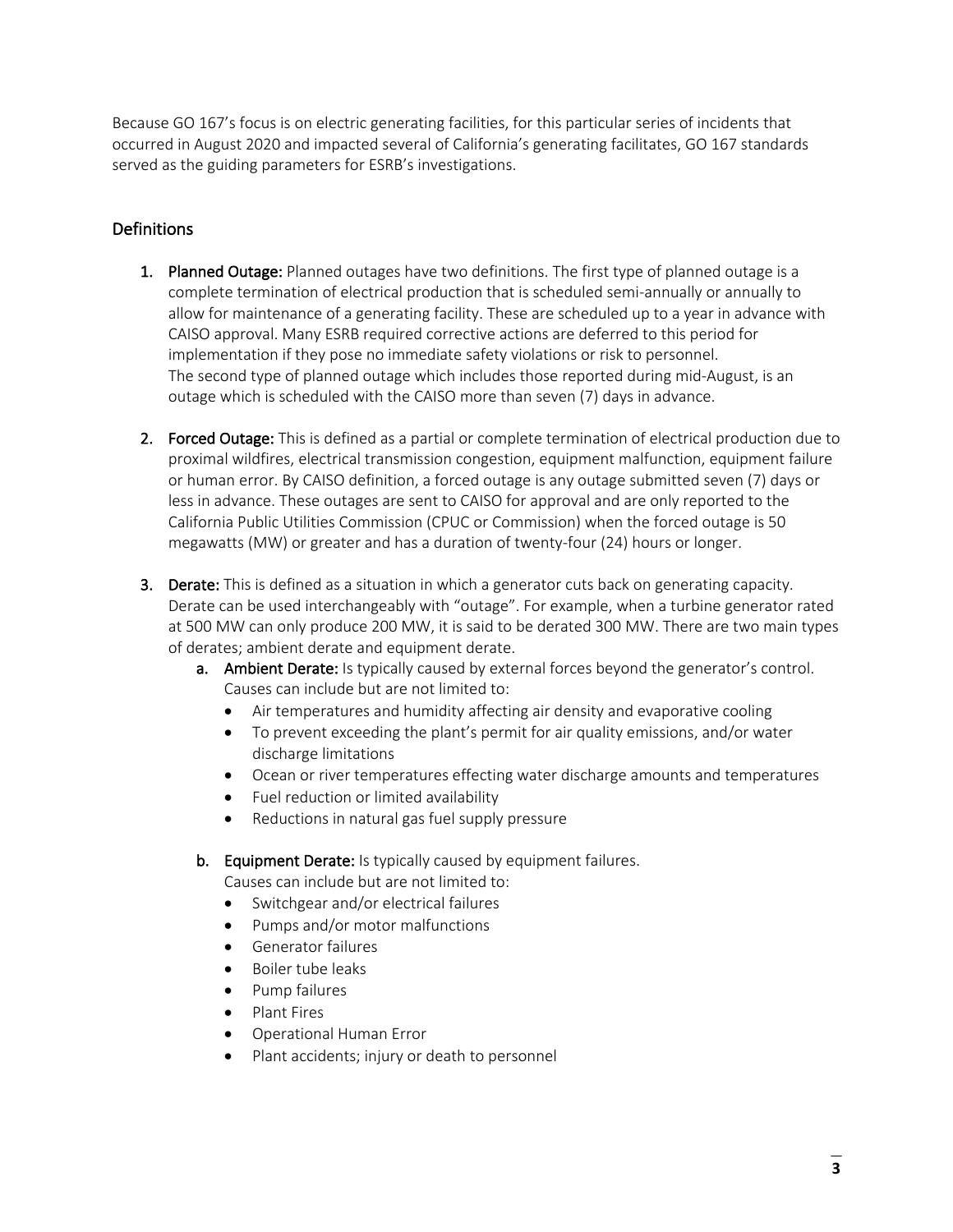# I. Overview

In mid-August 2020, the State of California experienced an unprecedented and widespread heat storm forcing electrical demand to exceed available resources. The resulting stage 3 power alerts culminated into rolling outages throughout the CAISO control area on August 14<sup>th</sup> and August 15<sup>th</sup> and resulted in more than 2,700 MW of derates at electric generating facilities. <sup>5</sup> In response to the situation, the CAISO Board of Governors held a meeting on August 17<sup>th</sup> anticipating further shortfalls of 111 to 4,400 MW.<sup>6</sup> During the meeting, the CAISO commented that, "Existing resource planning processes are not designed to fully address (such) extreme (conditions as a) heat storm" (see Graph 1), projecting that climate change would make such events worse.<sup>7</sup> The CAISO reported that on August  $14<sup>th</sup>$ , forced outages totaled 4.8% of available capacity,<sup>8</sup> and on August  $14<sup>th</sup>$  and  $15<sup>th</sup>$  natural gas plant outages equated to a loss of 1,400 to 2,000 MW.9 During this period, California experienced four out of the five hottest August days since 1985. August 14<sup>th</sup> was the third-hottest August day; August 15<sup>th</sup> was the hottest.<sup>10</sup> Graph 1 below shows the 1-in-35 year temperatures California experienced during the August 2020 heat wave.



In response to the events of August  $14<sup>th</sup>$  and  $15<sup>th</sup>$ , the Electric Safety and Reliability Branch (ESRB) of the Commission's Safety and Enforcement Division (SED), initiated an investigation into the forced outages that occurred. To better understand the cause of these forced outages, ESRB issued a data request to all 130 Generation Asset Owners (GAOs) operating within the CAISO's control area requiring them to submit data and information on their plant's performance during this time. ESRB issued a 25-question data request to all GAOs regarding any forced outage of two (2) hours or longer and greater than 50 MW that occurred at their facility between August 12<sup>th</sup> and August 20<sup>th</sup>. Thirty-one CPUC-jurisdictional power

<sup>5</sup> ESRB's calculation of the total MW of derates on August 14th and 15th differs from the CAISO's as it includes renewable generating facilities in addition to natural gas.

<sup>6</sup> CAISO Board of Governors (BOG) Meeting Minutes, 8/17/20:

http://www.caiso.com/Documents/FinalBoardofGovernorsGeneralSessionMinutes-Aug17\_2020.pdf

<sup>&</sup>lt;sup>7</sup> August 17, 2020 CAISO Board of Governors Meeting.<br><sup>8</sup> CAISO, California Energy Commission (CEC), and California Public Utilities Commission, Preliminary Root Cause Analysis, Mid-August 2020 Heat Storm (Preliminary Root Cause Analysis), October 15, 2020, p. 46.

<sup>9</sup> Ibid, p. 8.

<sup>10</sup> CAISO, California Energy Commission (CEC), and California Public Utilities Commission, Preliminary Root Cause Analysis, Mid-August 2020 Heat Storm (Preliminary Root Cause Analysis), October 15, 2020, p. 4.

<sup>11</sup> Source: CAISO Stake Holder Presentation, Primary Root Cause Analysis, October 15, 2020, pp. 4 – 5.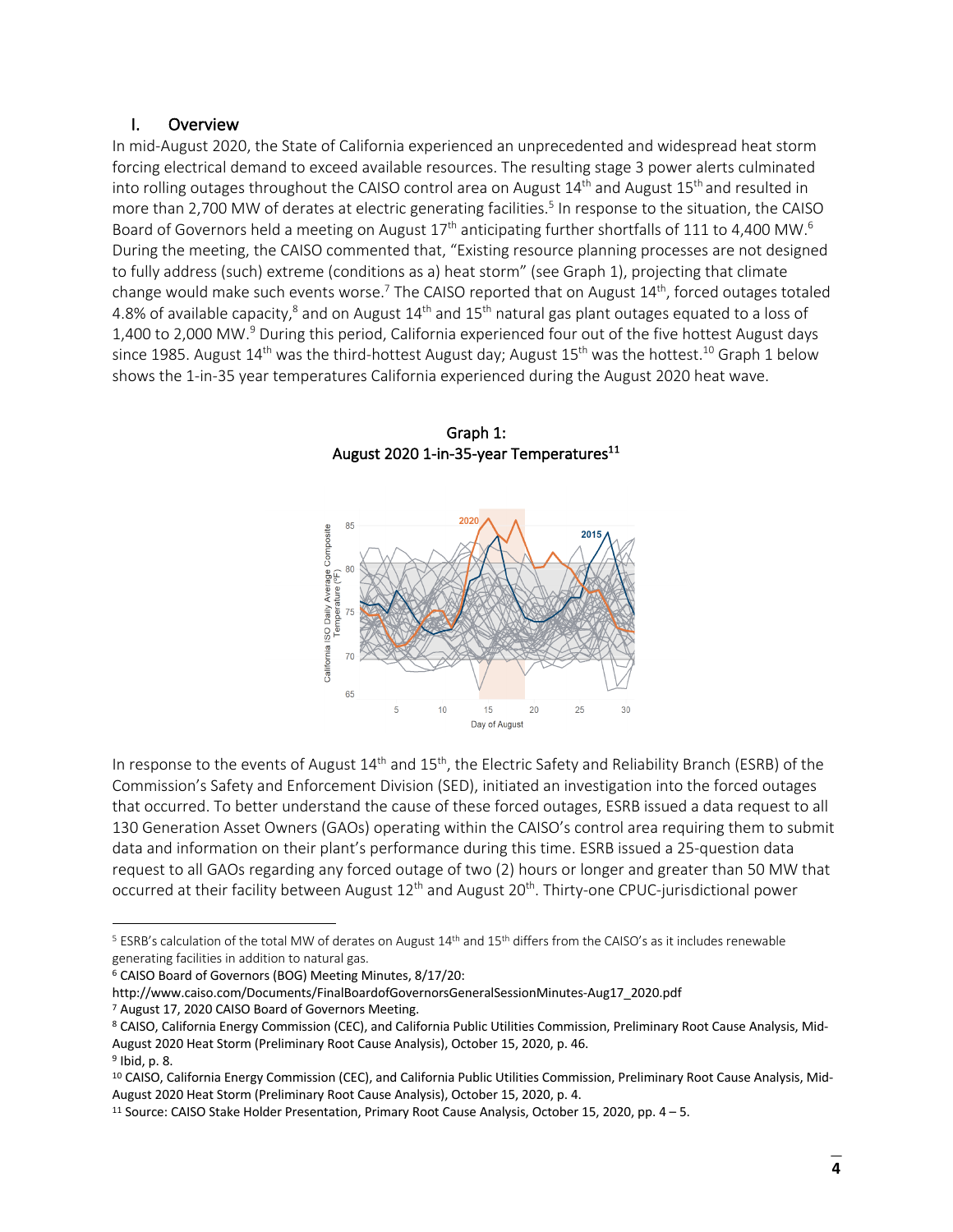plants experienced outages that were 50 MW or greater and lasted for two (2) hours or longer in duration that were attributed to forced outages, derates for planned outages or ambient outages. Per the requirements of the data request, each GAO was required to submit data and information on their plant's performance during this time. After reviewing the responses received, ESRB staff finalized a short list of forced outage incidents that required additional follow up and calculated that for the two-week period in review the total number of electric generation outages resulted in a combined loss of more that 8,300 MW. From this list of forced outages, ESRB staff then conducted in-person inspections or sent supplemental data and document requests to generators to finalize its investigations. ESRB's data request that was sent to GAOs can be found in Appendix B of this report. Appendix A of this report includes a table summarizing the twelve (12) outages ESRB investigated.

Table 1 below is a snapshot of the responses ESRB received from generators.

| GAO Response Snapshot                                     |     |  |
|-----------------------------------------------------------|-----|--|
| <b>Total Number of GAOs Receiving ESRB's Data Request</b> | 130 |  |
| Total Number of GAO Responses Received                    | 130 |  |
| <b>Forced Outage</b>                                      | 23  |  |
| <b>Planned Outage</b>                                     | 1   |  |
| <b>Ambient Outage</b>                                     | 7   |  |
| <b>Total Combined Outages</b>                             | 31  |  |

| Table 1:                     |
|------------------------------|
| <b>GAO Response Snapshot</b> |

Currently, thirty-four percent (34%) of California's electrical production is dependent upon natural gasfired-generation.<sup>12</sup> These gas-fired plants require large temperature differences to achieve full capacity and are affected by environmental conditions such as air temperature, relative humidity, and ocean water temperature (in the case of once thru cooling). When air temperature is high, for example, a combustion turbine's output is reduced. During the heat storm, seven of the forced outages were due to high environmental temperatures that reduced output capacity. Solar facilities were also affected by reductions of incident light from dense wildfire smoke and wind generation was adversely affected by low wind conditions experienced at that time. Aside from environmental impacts and the inversed application of facilities, no uniform technical causes of the twenty-three (23) forced outages could be found.

ESRB categorized the results that met the specified outage criteria into buckets of outages that should be inspected, possibly be inspected or outages that do not need to be inspected. Table 2 below presents an overview of those generating facilities that experienced outages within the two-week time period identified, and ESRB's categorization of the outage. ESRB divided these outages into three buckets: outages to be inspected (red column), outages that should possibly be inspected (yellow column) and outages that did not need to be inspected (green column). Outages that fell in the red and yellow column required more in-depth follow up from ESRB.

<sup>12</sup> CEC July 1, 2019, "Total Electricity System Power", https://www.energy.ca.gov/data-reports/energy-almanac/californiaelectricity-data/2019-total-system-electric-generation.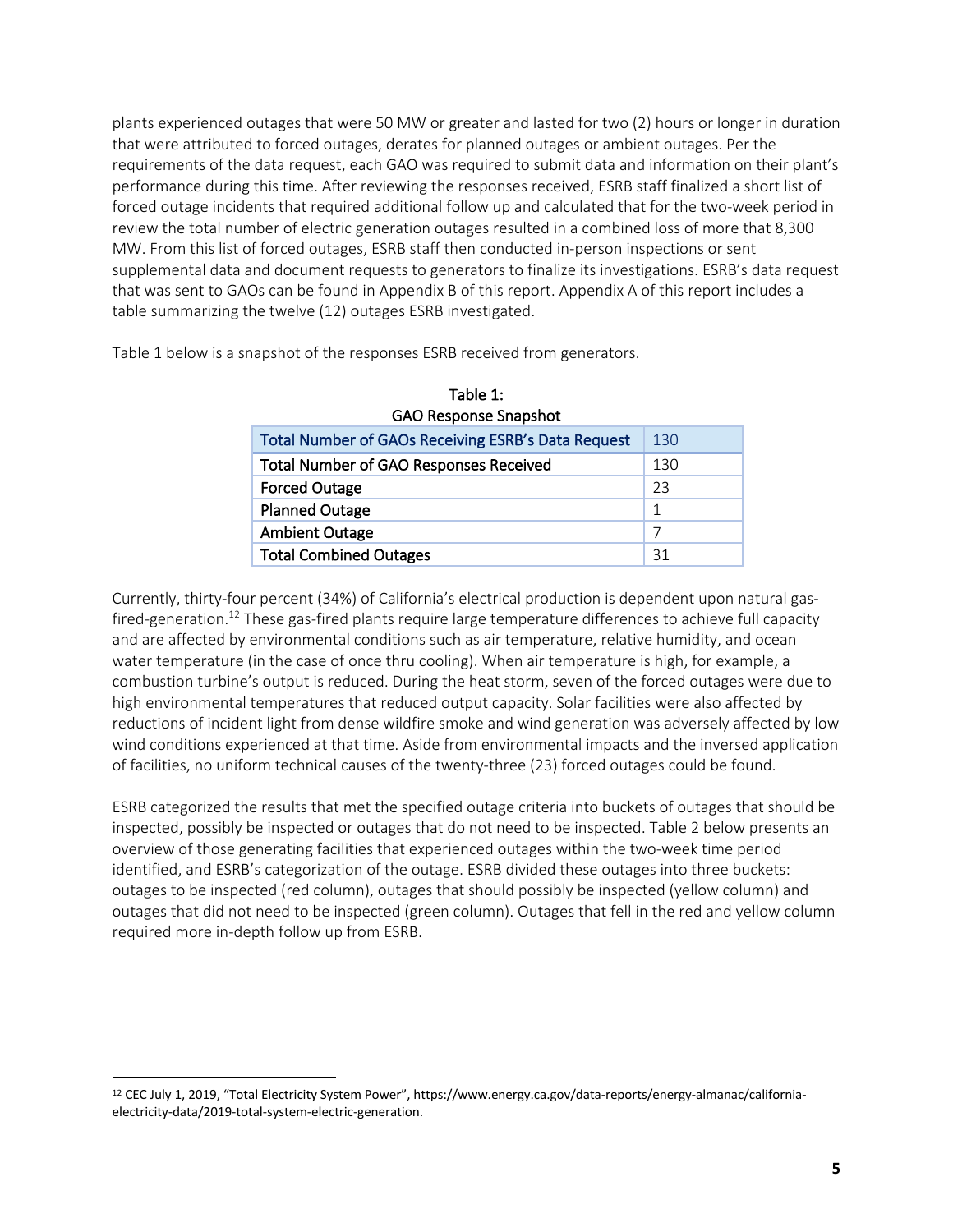| <b>Should be Inspected</b>                                                                                     | Outunt CutchOlleution<br><b>Possibly Inspect</b>                                                    | Do Not Inspect                                                            |
|----------------------------------------------------------------------------------------------------------------|-----------------------------------------------------------------------------------------------------|---------------------------------------------------------------------------|
| <b>Bucket 1 / Rationale</b>                                                                                    | <b>Bucket 2 / Rationale</b>                                                                         | <b>Bucket 3 / Rationale</b>                                               |
| AltaGas Blythe / though duration<br>was 3 hrs., outage was referenced<br>in CAISO News Release (490 MW<br>out) | Desert Stateline Solar /<br>transformer bushing<br>degradation; component failure                   | Middle River High Desert /<br>ambient derate; no equipment<br>outage      |
| Dynegy Oakland / peaker plant                                                                                  | Harbor Cogen / small capacity<br>but one outage involved HP<br>steam leak, which could be<br>deadly | Calpine King City / cogen turned<br>combined-cycle; small facility        |
| <b>NRG Sunrise / Steam Turbine</b><br>Generator (STG)                                                          | Dynegy Moss Landing /                                                                               | PG&E Gateway / ambient derate;<br>no equipment outage                     |
| Calpine Sutter /                                                                                               | AES Alamitos / 316 MW out for<br>about 4 hrs. due to condenser<br>tube leak                         | Calpine Los Esteros / failed<br>thermocouple; but only 81 MW<br>curtailed |
|                                                                                                                |                                                                                                     | NextEra Golden Hills / just<br>audited & inspected incident               |
|                                                                                                                |                                                                                                     | SDG&E Desert Star / planned<br>outage not a forced                        |
|                                                                                                                |                                                                                                     | Calpeak Border small capacity<br>peaker                                   |
|                                                                                                                |                                                                                                     | NextEra Vasco Wind / wind farm;<br>small capacity                         |

| Table 2:                     |
|------------------------------|
| <b>Outage Categorization</b> |

Based on the outages that were categorized as either "should be inspected" and "possibly be inspected", ESRB assembled a team of engineers tasked with conducting follow up inspections on the shortlisted facilities. Below are the ESRB engineers, supervisors, and specialists assigned to this project:

# ESRB Assigned Staff

| Name                 | <b>Title</b>                           |
|----------------------|----------------------------------------|
| <b>Banu Acimis</b>   | Program and Project Supervisor         |
| Fadi Daye            | Program and Project Supervisor         |
| Derek Fong           | Senior Utilities Engineer Supervisor   |
| Nathan Sarina        | Senior Utilities Engineer Supervisor   |
| <b>Rickey Tse</b>    | Senior Utilities Engineer Supervisor   |
| James Cheng          | CPUC Utilities Engineer (project lead) |
| Calvin Choi          | <b>CPUC Utilities Engineer</b>         |
| Saimon Islam         | <b>CPUC Utilities Engineer</b>         |
| <b>Richard Le</b>    | <b>CPUC Utilities Engineer</b>         |
| Stephen Lee          | <b>CPUC Utilities Engineer</b>         |
| <b>Stacey Ocampo</b> | <b>CPUC Utilities Engineer</b>         |
| <b>Bryan Pena</b>    | <b>CPUC Utilities Engineer</b>         |
| Joceline Periera     | <b>CPUC Utilities Engineer</b>         |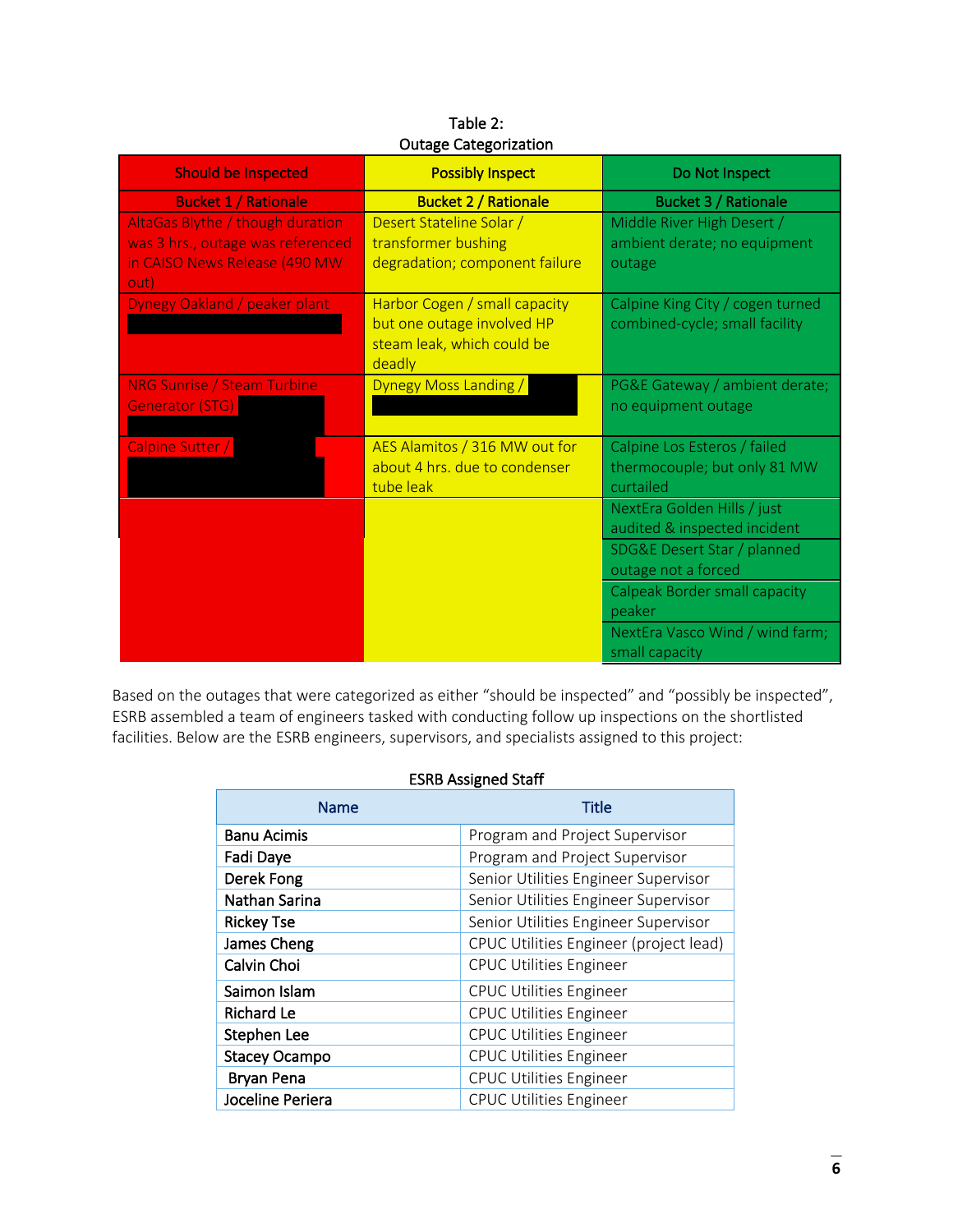| <b>Brandon Vazquez</b> | <b>CPUC Utilities Engineer</b> |
|------------------------|--------------------------------|
| Rajan Mutialu          | PURA V                         |
| Lana Tran              | PURA V                         |

# II. Evidence

In addition to the initial data request that was sent to all generating facilities operating in California, ESRB also sent additional data and document requests such as evidence of completed tabletop exercises and post-inspection data requests and took photos and notes during in-person inspections at the facilities. The additional evidence collected for each outage is included in the individual outage write up section.

# III. ESRB's Investigation

Using Table 2 above as guidance, ESRB staff conducted a total of six on-site investigations at generating facilities, four tabletop exercises, and an additional two records review investigations. All facilities listed in the red and yellow columns were investigated further. The details of each investigation are summarized in a table presented in Appendix A to this report and are briefly described below in this section.

# 1. Sutter Energy Center:



# c. Evidence

| Source           | <b>Description</b>          |
|------------------|-----------------------------|
| Calpine (Sutter) | Pre-inspection DR Response  |
| Calpine (Sutter) | Post-inspection DR Response |
| CPUC.            | <b>Inspection Photos</b>    |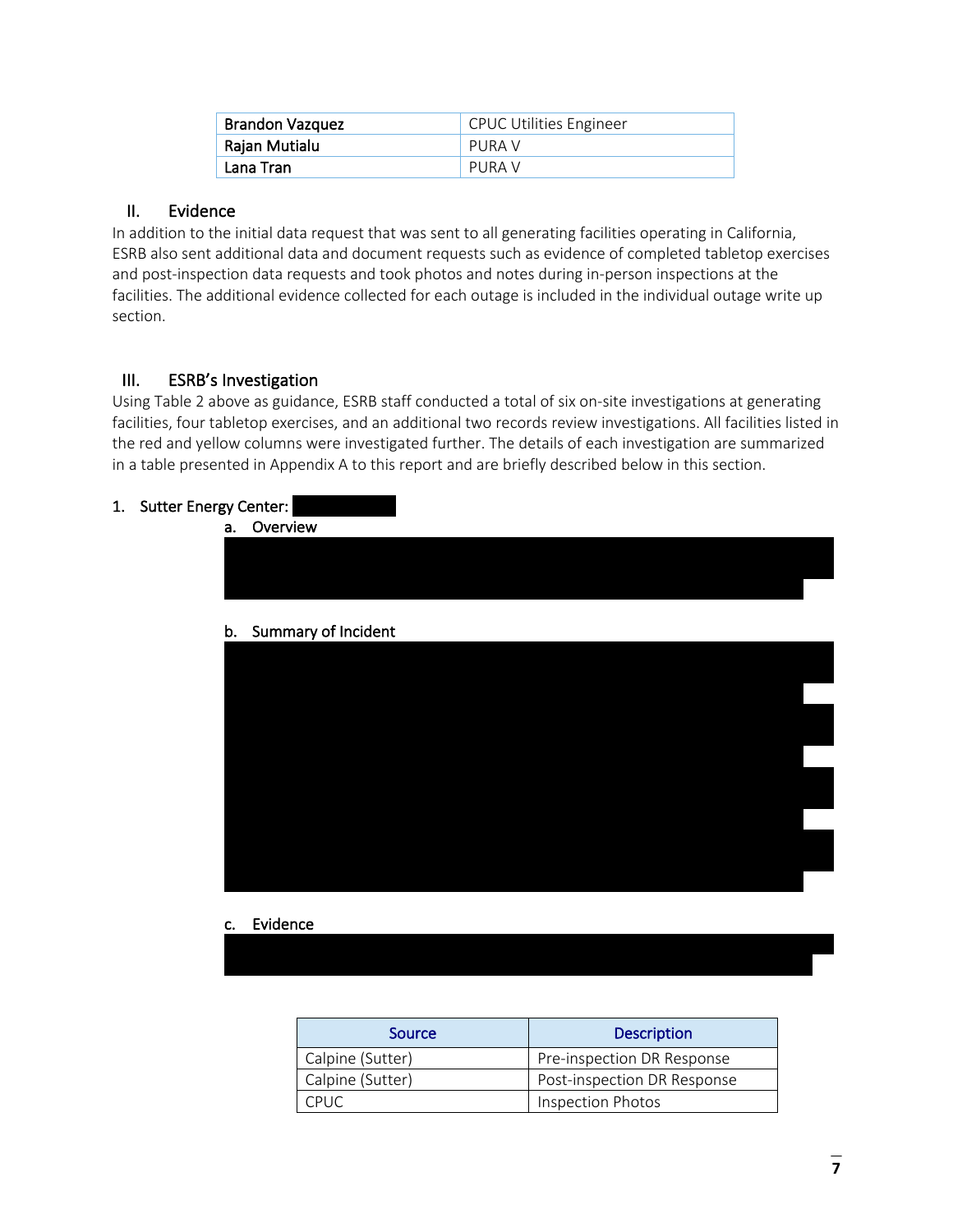# d. Observations and Preliminary Findings

At the time of ESRB's inspection of Sutter Energy Center on September 2, 2020,

#### e. Conclusions

Based on the evidence reviewed, ESRB concluded that Calpine Corporation, the owner of Sutter Energy Center, did not neglect any Preventative Maintenance (PM) for the flange gasket. But Calpine Sutter shall provide work orders for the



ESRB also found Calpine Corporation in violation of GO 167, Section 10.3.6.4. *Information Requirements* for not filing an Outage Report in a timely manner.

ESRB issued a Notice of Violation (NOV) on October 16, 2020 and the plant responded on November 16, 2020. Plant Management has corrected two of the violations and the remaining corrective action is expected to be completed during the spring planned outage.

# 2. Sutter Energy Center:



b. Summary of Incident



c. Evidence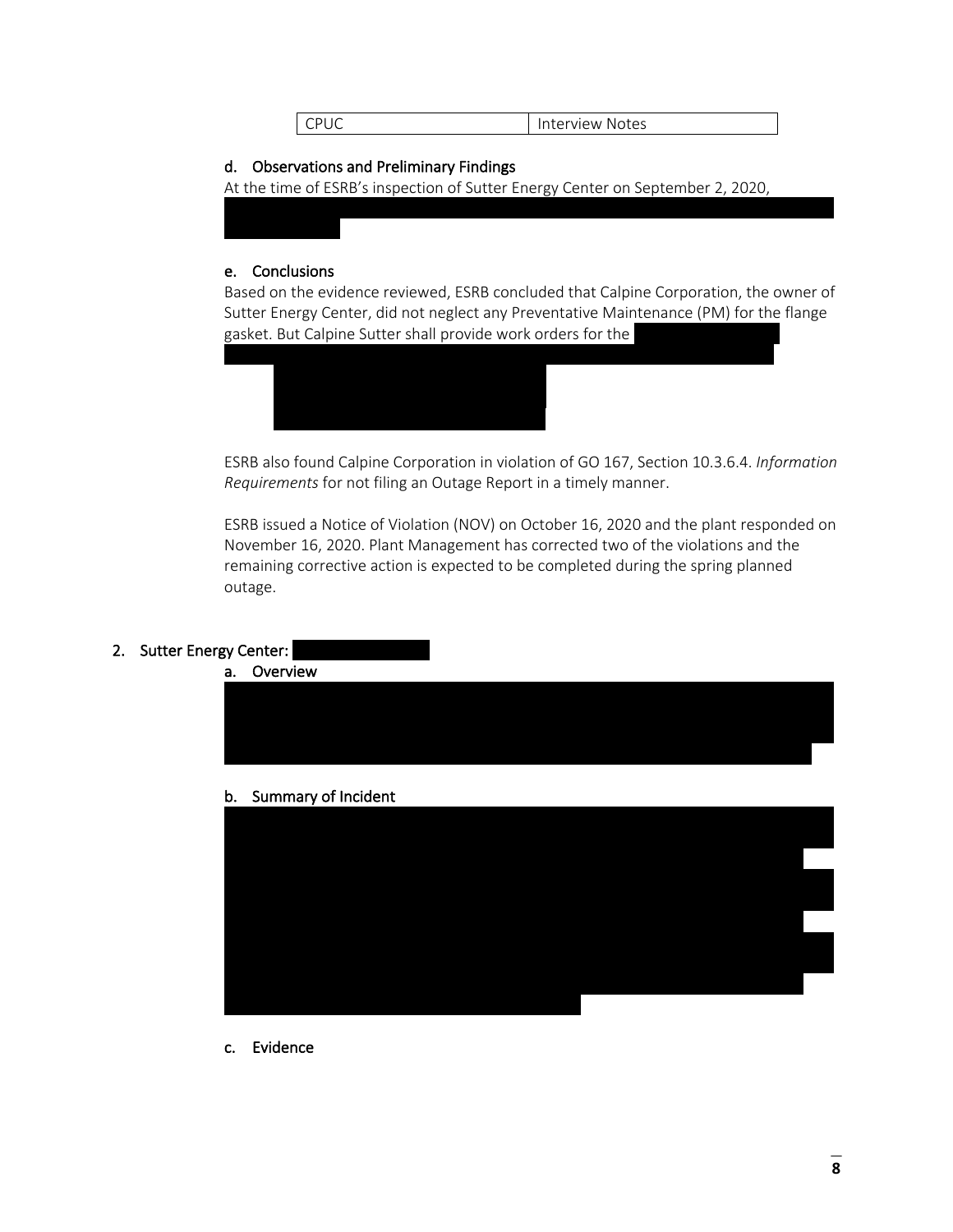In addition to the initial data request that was sent to all generating facilities operating in California, ESRB collected the following data about the forced outage:

| Source           | <b>Description</b>          |
|------------------|-----------------------------|
| Calpine (Sutter) | Pre-inspection DR Response  |
| Calpine (Sutter) | Post-inspection DR Response |
| <b>CPUC</b>      | <b>Inspection Photos</b>    |
| CPUC.            | <b>Interview Notes</b>      |

# d. Observations and Findings

ESRB found additional safety issues covered in ESRB's Outage Report, FOSU202020818. ESRB investigators found evidence that Plant Management failed to provide adequate training support for staff to operate the Plant in 2x1 configuration or at full load.

# e. Conclusions

ESRB investigators found Calpine Corporation in violation of General Order 167, Operation Standard (OS) 6: *Training Support* for not having a method for training site specific operation of the Sutter Facility. ESRB Investigators also cited the plant for violation of GO 167, OS 7: *Generator Maintenance Standards*. ESRB Investigators were provided proof of correction for Procedural Violations cited as GO 167, OS 7 effectively closing this issue.

ESRB issued a Notice of Violation (NOV) on October 16, 2020 and the plant responded on November 16, 2020. Plant Management has corrected two of the violations and the remaining corrective action is expected to be completed during the spring planned outage.

# 3. Redondo Beach

# a. Overview

ESRB investigated a series of four forced outages that took place at AES Redondo Beach in Redondo Beach, California starting on August  $9<sup>th</sup>$  and ending on August 28<sup>th</sup>. ESRB conducted an in-person inspection of the Redondo Beach Once-Through Cooling (OTC) facility on September 8, 2020.

# b. Summary of Incidents

AES Redondo Beach experienced a series of four forced outages that started on August 9<sup>th</sup> and ended on August 28<sup>th</sup>. Table C.b below provides an overview of each outage:

| Redondo Beach Forced Outages August 9th – 28th |                                          |             |                      |
|------------------------------------------------|------------------------------------------|-------------|----------------------|
| <b>Type of Outage</b>                          | Date(s) of Outage                        | MW impacted | Cause                |
| Forced                                         | August $9^{th}$ – 12th                   | 178.87 MW   | Control Valve Gasket |
| Forced                                         | August $13^{\text{th}} - 16^{\text{th}}$ | 178.87 MW   | Boiler Leak Tube     |

Table C.b: Redondo Beach Forced Outages August 9<sup>th</sup> – 28<sup>th</sup>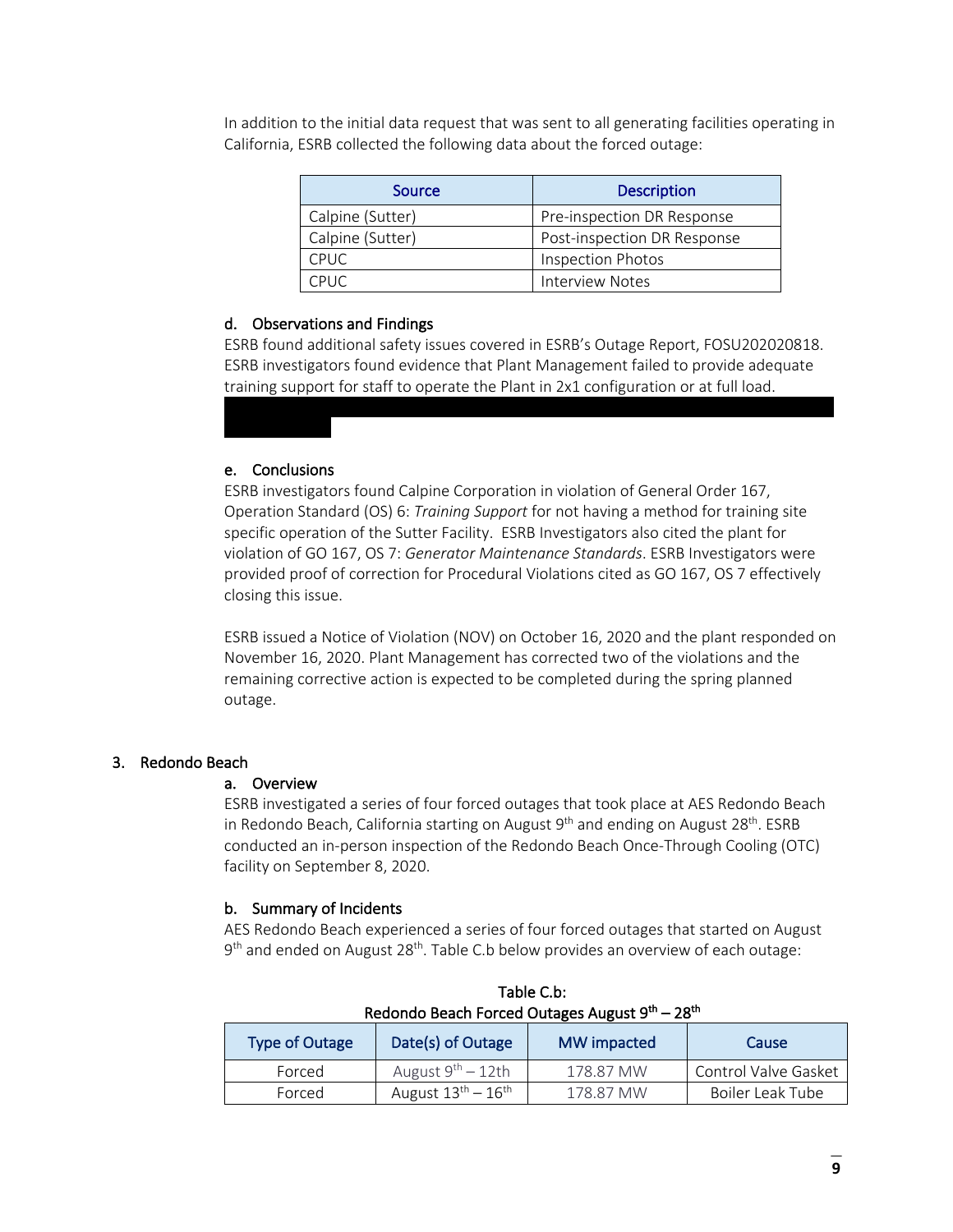| Forced | August $16^{\text{th}} - 28^{\text{th}}$ | 73.87 MW  | Derate because of<br>Boiler Leak Tube |
|--------|------------------------------------------|-----------|---------------------------------------|
| Forced | August $17^{\text{th}} - 18^{\text{th}}$ | 178.87 MW | Thrust Bearing                        |

# c. Evidence

In addition to the initial data request that was sent to all generating facilities operating in California, ESRB collected the following data and information about the forced outage at Redondo Beach:

| Source      | <b>Description</b>          |
|-------------|-----------------------------|
| AES Redondo | Pre-inspection DR Response  |
| AES Redondo | Post-inspection DR Response |
| <b>CPUC</b> | <b>Inspection Photos</b>    |
| CPUC.       | Interview Notes             |

# d. Observations and Findings: August  $9<sup>th</sup>$  Outage

On August 9, 2020, the plant control room got an alarm for high turbine bearing temperature. Upon some inspection and thermographic analysis, Lower Control Valve Gasket Failure was observed (#2 Seal Water Line to steam seals). The plant had performed regular maintenance on the turbine control valve in 2019. The plant replaced the gasket and monitored during the startup and found no issue. The plant also observed other similar gaskets for the problem and found no issues.

# e. Observations and Findings: August 17<sup>th</sup> Outage

On August 17, 2020, the unit 5 turbine tripped because of a thrust alarm. The plant reacted by reducing the load to try to get the thrust out of the alarm range. The turbine tripped again. Operations and Instrument technicians verified the thrust indication failed. The plant performed regular maintenance on the turbine and inspected the thrust bearing and probe in 2019. As per the Operator Rounds submitted to the CPUC, the plant performed regular check-ups of the turbine area. A work order was written to repair during the next planned outage and the thrust trip was bypassed and documented.

# f. Conclusions

For the August 9<sup>th</sup> outage: Based on the evidence ESRB reviewed, ESRB determined that AES Redondo Beach did not neglect any preventative maintenance for the control valve. Therefore, ESRB concluded that the outage was not in violation of GO 167.

For the August  $17<sup>th</sup>$  outage: Based on the evidence ESRB reviewed, ESRB determined that AES Redondo Beach did not neglect any preventative maintenance for the thrust bearing. Therefore, ESRB concluded that the outage was not in violation of GO 167.

Plant Management agreed to remove the "Emergency Equipment" sign from an abandoned tool shed and to correct issues found in the Hazardous Waste storage Area. Plant Management will forward the work orders showing completion of the work by November 22, 2020.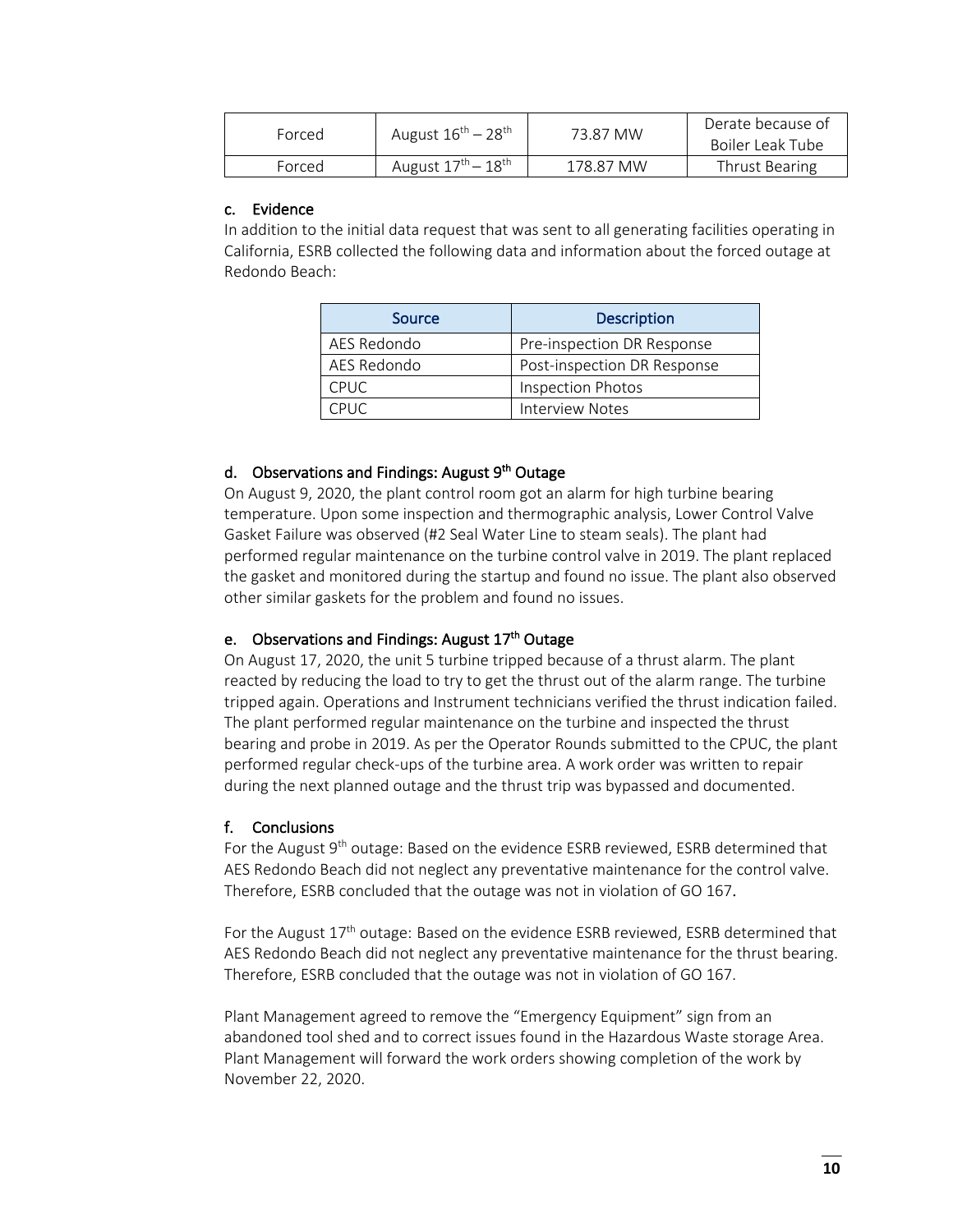# 4. Ormond Beach Generating Station

# a. Overview

ESRB investigated two forced outages that took place at Ormond Beach Generating Station in Ormond Beach, California starting on August  $17<sup>th</sup>$  and ending on September 13<sup>th</sup>. ESRB conducted an in-person inspection of the Ormond Beach Generating Station on September 10, 2020.

# b. Summary of Incidents

Ormond Beach Generating Station experienced two forced outages that occurred between August  $17<sup>th</sup>$  and September  $13<sup>th</sup>$ , 2020. The first outage occurred from August  $27<sup>th</sup> - 30<sup>th</sup>$  and resulted in a loss of 750 MW. The second outage occurred from August 17<sup>th</sup> to September 13<sup>th</sup> and resulted in a loss of 91 MW.

# c. Evidence

In addition to the initial data request that was sent to all generating facilities operating in California, ESRB issued multiple follow up data requests specific to the outage that began on August 17<sup>th</sup>:

| Source                             | <b>Description</b>          |
|------------------------------------|-----------------------------|
| <b>CPUC</b>                        | Interview notes             |
| <b>CPUC</b>                        | Site visit pictures         |
| Ormond Beach Generating Station    | Pre-visit data request      |
| Ormond Beach Generating Station    | Post-visit data request 1   |
| Ormond Beach Generating Station    | Post-visit data request 2   |
| Ormond Beach Generating Station    | Post-visit data request 3   |
| Ormond Beach Generating Station    | Post-visit data request 4   |
| Ormond Beach Generating Station    | Post-visit data request 5   |
| Tenaska Power Services Corporation | Data Request                |
| CAISO                              | Email confirming CAISO rule |

# d. Observations and Findings

For the forced outage that occurred from August  $27<sup>th</sup>$  through August  $30<sup>th</sup>$ , ESRB determined that the cause of the outage was a leak in the boiling casing. The forced outage that occurred from August  $17<sup>th</sup>$  through September  $13<sup>th</sup>$  was the result of an expansion joint failure. During the on-site inspection, ESRB Investigators observed the walkways around Unit 2 were cluttered with debris from blown-out insulation from an overhead pipe. Plant management stated that the insulation damage occurred due to a Unit 2 casing breach which generated enough force to tear it from the pipe. Plant management has since fixed the casing breach and cleared the walkways. ESRB also learned that during the period in question, the plant utilized multiple CAISO tickets to cover the derate period. Ormond Beach notified its scheduling coordinator, Tenaska Power Service Corporation of the derates and Tenaska submitted the updates to CAISO's OMS. However, due to lag in CAISO's review time, the update was rejected as CAISO's rules prevented the plant from updating the outage end date. ESRB found no evidence to suggest that either Ormond Beach or Tenaska was at fault for the CAISO outage ticket.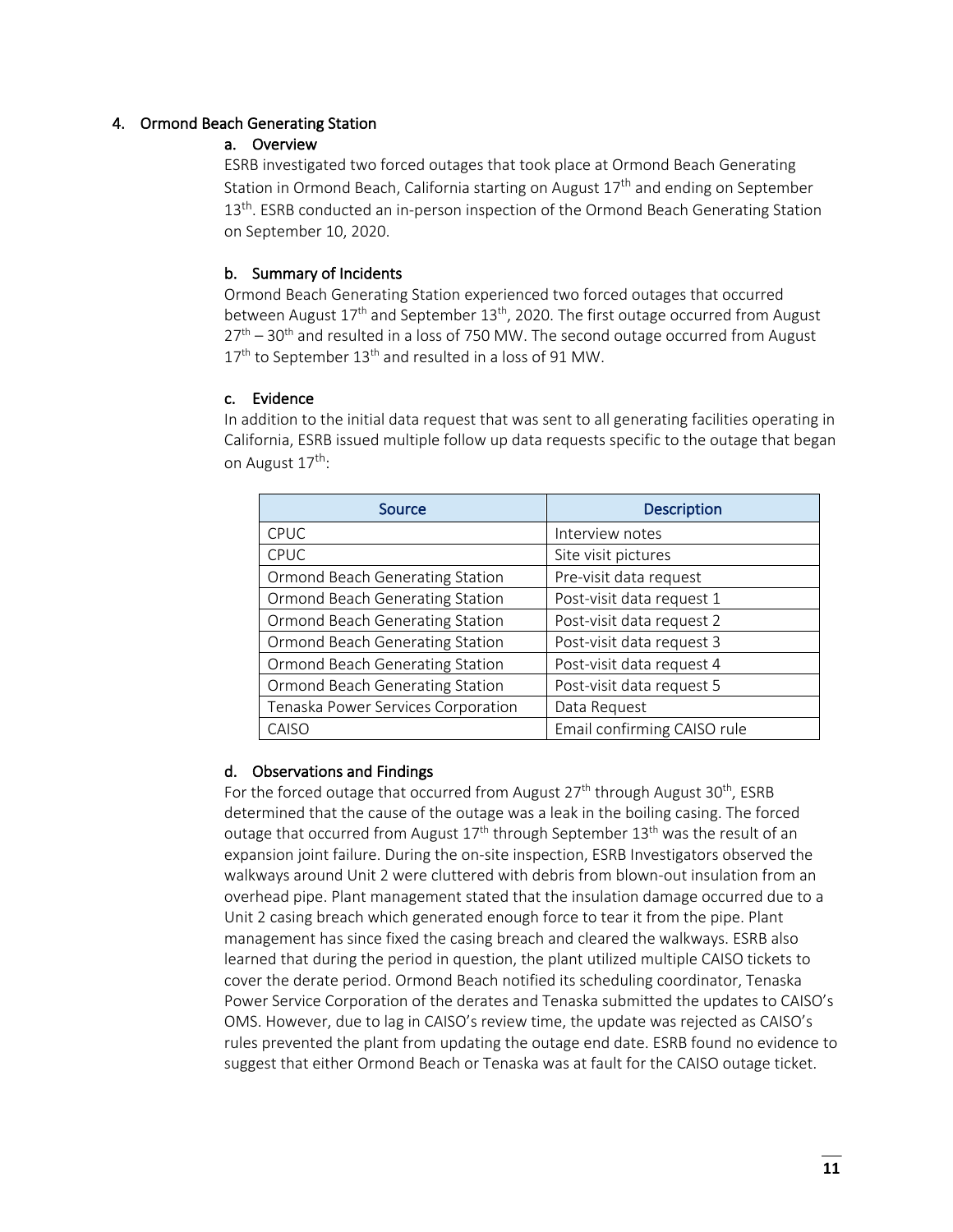# e. Conclusions

The August  $27 - 30<sup>th</sup>$  forced outage investigation has been closed with no findings of GO 167 or PUC violations identified. For the forced outage that occurred from August  $17<sup>th</sup>$  – September  $13<sup>th</sup>$ , the CAISO outage ticket issue was also resolved, and no violations were observed.

#### 5. Mountainview Generating Station

# a. Overview

ESRB investigated two forced outages that occurred at the Mountainview Generating Station in Redlands, California. One outage occurred on August  $12<sup>th</sup>$  and a second on September  $6<sup>th</sup>$ . ESRB conducted an in-person site inspection of the Mountainview Generating Station on October 1, 2020.

#### b. Summary of Incidents

On August 12<sup>th</sup>, the digital control system (DCS) on the Mountainview Unit 4B Combustion Turbine (CT) tripped the unit offline following the detection of a high fuelgas level in the turbine compartment. The unplanned outage resulted in a curtailment of 305 MW. Full capacity is 555 MW for Unit 4B; the Unit 4A CT remained in operation.

On September 6<sup>th</sup> at 12:30 hours Mountainview Unit 4B was operating at 250 MW when a main steam valve actuator developed a hydraulic leak that caught fire. The Plant safety systems automatically shut Unit 4B down. The fire department was dispatched and extinguished the fire.

# c. Evidence

In addition to the initial data request that was sent to all generating facilities operating in California, ESRB issued additional document requests to Mountainview on October 6th, November  $4<sup>th</sup>$ , and November 12<sup>th</sup> for the outage that occurred on August 12<sup>th</sup>.

For the outage that occurred on September  $6<sup>th</sup>$ , ESRB issued additional document requests on September 29<sup>th</sup> and October 30<sup>th</sup>.

#### d. Observations and Findings

The August  $12^{th}$  valve leak was resolved by tightening the MOOG (trade name) Supply Valve Regulator (SVR). ESRB requested maintenance records for the SVR. Plant Management indicated that they have a service agreement with General Electric (GE) and that they were unaware of any prescribed maintenance for the SVR. ESRB found maintenance requirements for the SVR Valve in the Original Equipment Manufacturer's (OEM) MOOG manual. Although ESRB received confirmation that GE was to supply the required maintenance on the SVR, plant personnel made the repairs themselves for the SVR failure by adjusting the valve packing and notified GE of the repairs. ESRB is awaiting a response from Plant Management regarding corrections to the nomenclature of the SVR on the Piping & Instrumentation Diagram (P&ID) a violation of GO 167-OS 8B.11.

The September  $6<sup>th</sup>$  fire resulted when leaking hydraulic fluid to the valve actuator spontaneously ignited. ESRB received the completed work order for the main stop and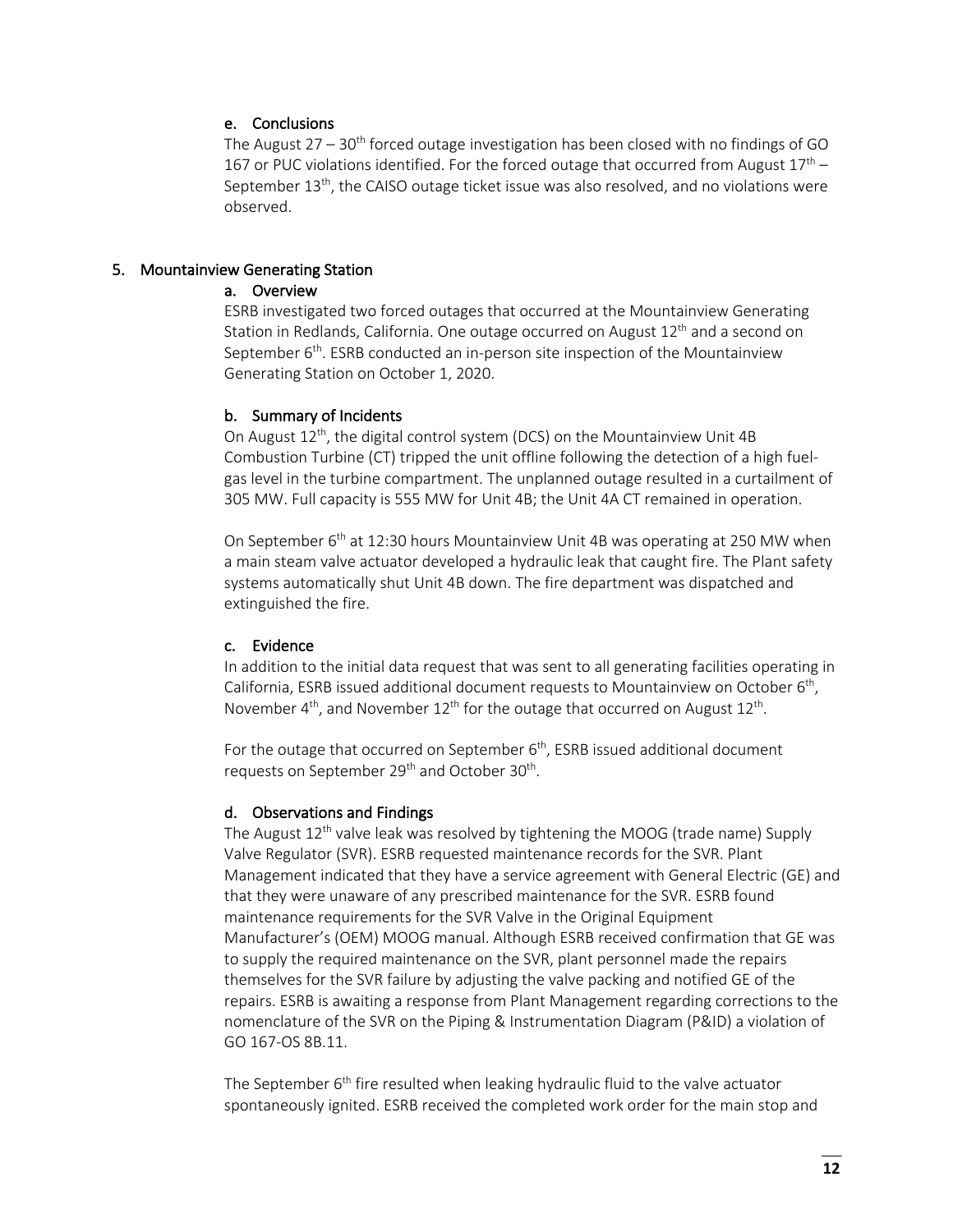control valve (MSCV) repairs on Unit 4B. Plant management provided the OEM specifications or recommendations for inspections and preventative maintenance for the MSCV.

During the on-site inspection on October  $1<sup>st</sup>$ , ESRB noted that Mountainview had missing high voltage signs on transformers. Immediately after the inspection, plant management added high voltage signs on the transformers correcting a violation of GO 167-OS 1.A.

# e. Conclusions

Regarding the August  $12<sup>th</sup>$  valve leak, Plant Management did not have preventative maintenance plans for inspecting the packing on the SVR prior to the outage. ESRB is awaiting a response from Plant Management for a corrective action plan that shows routine maintenance is being performed every 6 months or after the required number of service hours a violation of GO 167 OS-13..

Regarding the September  $6<sup>th</sup>$  fire, ESRB is now awaiting response and corrective actions from Plant Management. Plant Management will provide the associated corrective action plan by February 26, 2021. Additionally, ESRB is awaiting response from Plant Management regarding corrections to damaged insulation a violation of GO 167-OS 8.A.

#### 6. Sunrise Energy Center

a. Overview

ESRB

ESRB conducted an in-person inspection of the Sunrise Energy Center on October 2, 2020.

b. Summary of Incidents



# c. Evidence

 $\mathbf{x}$ 

In addition to the initial data request that was sent to all generating facilities operating in California, ESRB issued the following document requests for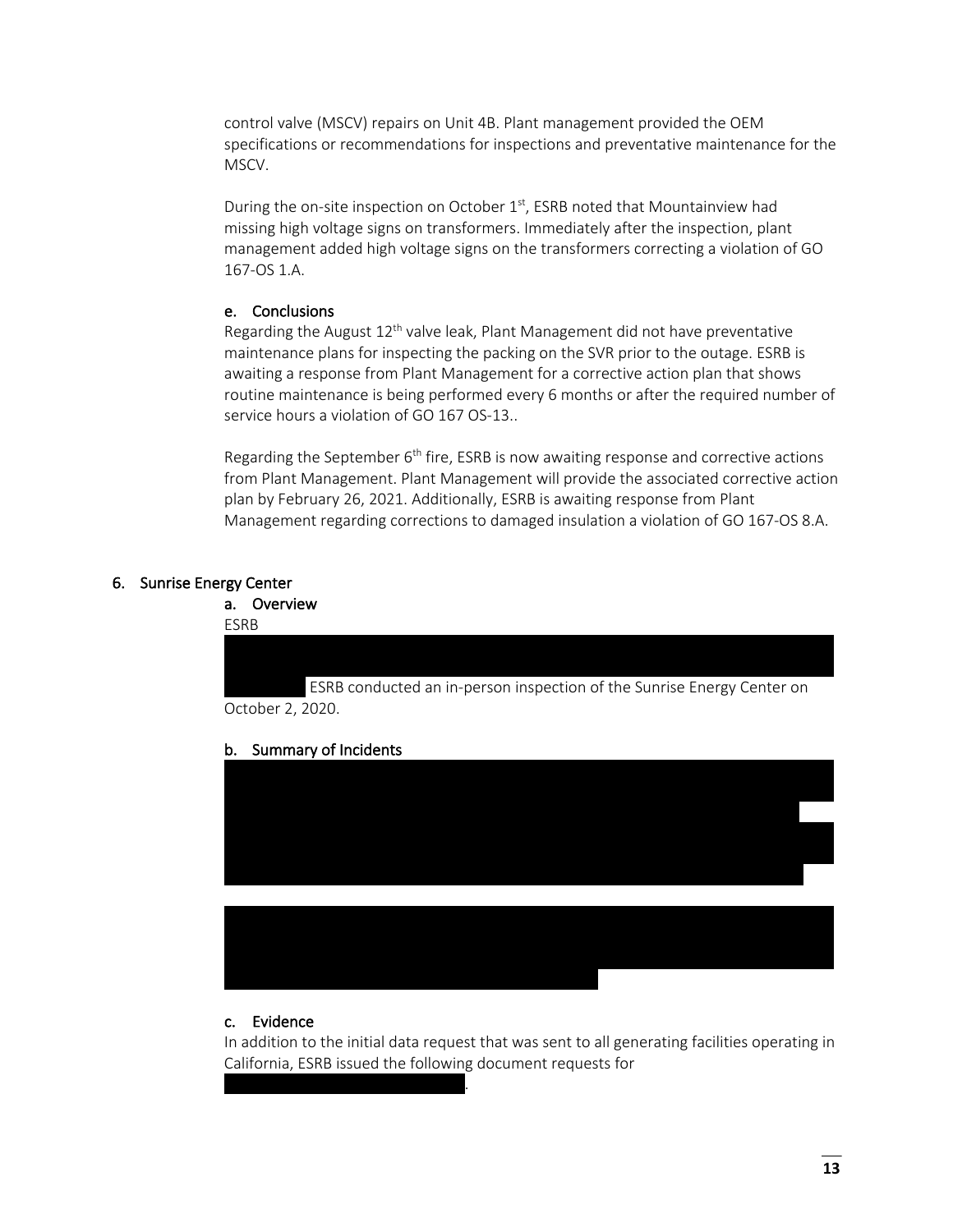| Source                            | <b>Description</b>        |
|-----------------------------------|---------------------------|
| <b>CPUC</b>                       | Interview notes           |
| <b>CPUC</b>                       | Site visit pictures       |
| <b>Sunrise Generating Station</b> | Pre-visit data request    |
| <b>Sunrise Generating Station</b> | Post-visit data request 1 |

# d. Observations and Findings



During the in-person inspection, ESRB engineers found the following:

- A spill control cabinet that needed replenishing and an inventory sheet added;
- Missing Arc Flash warning labels;
- An outdate Arc Flash Study dated February 14, 2014; and
- Piping and Instrumentation Diagram (P&ID) drawing with unclear nomenclature.



# e. Conclusions

For the outages, no violations of GO 167 were identified. The Plant has agreed to complete the following corrective actions by January 31, 2021:

- 1) Replenish supplies and add an inventory sheet to the spill control cabinet;
- 2) Deploy all Arc Flash labels indicated in the Parsons Arc Flash Study; and
- 3) Update the February 24, 2014 Arc Flash Study with their consultant Parsons;

# 7. Oakland Power Station

| a. Overview              |                                                              |
|--------------------------|--------------------------------------------------------------|
| <b>ESRB</b> investigated | the Oakland Power Station located in                         |
| Oakland, California.     |                                                              |
|                          | ESRB conducted an in-person inspection on December 16, 2020. |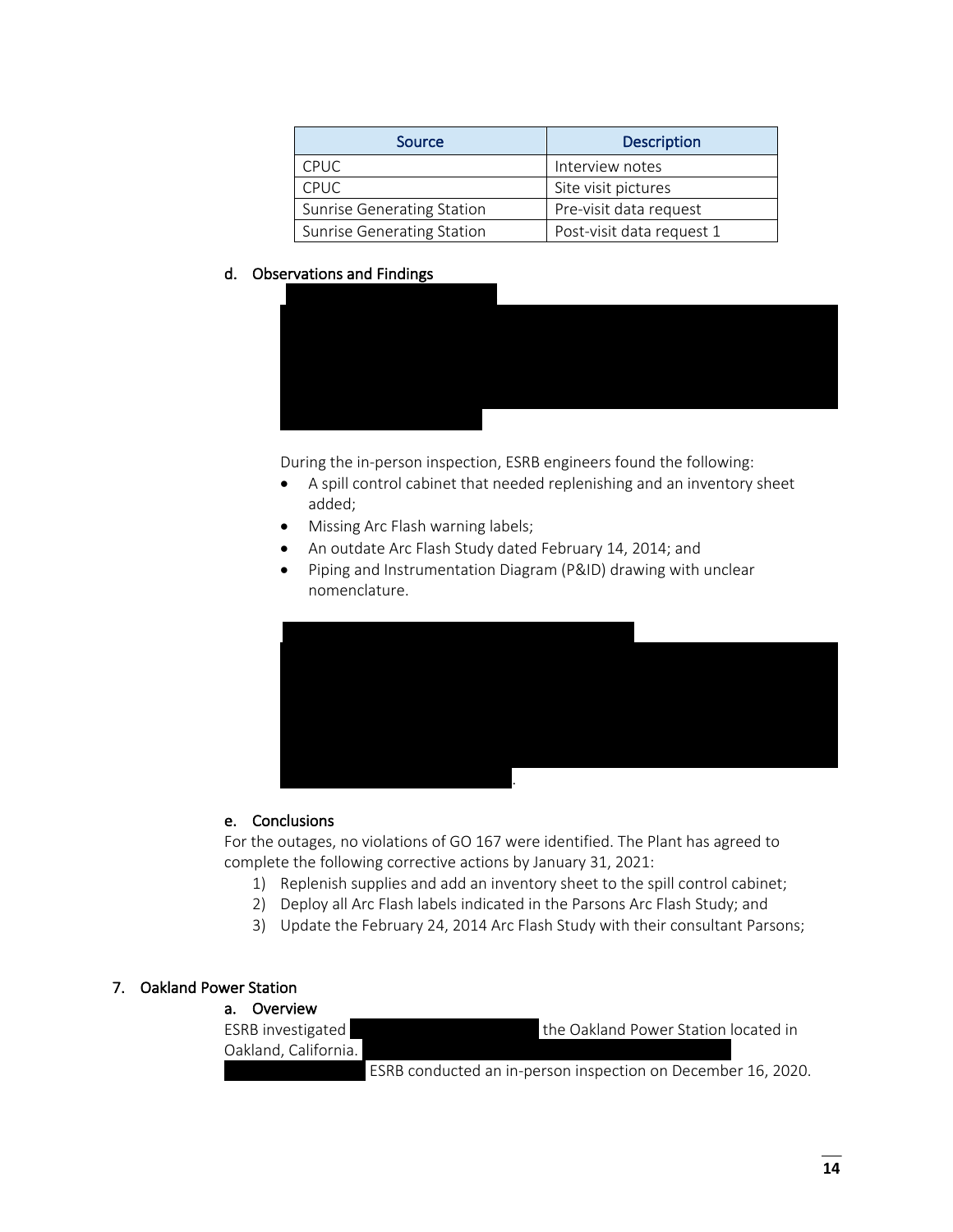# b. Summary of Incidents



Table G.b: Forced outages at Oakland Power Station: August 14 – 18, 2020

| Unit(s) | Derate | Reason | <b>Date</b> | <b>Time/Duration</b> | <b>OMS</b><br>ticket |
|---------|--------|--------|-------------|----------------------|----------------------|
|         |        |        |             |                      |                      |
|         |        |        |             |                      |                      |
|         |        |        |             |                      |                      |
|         |        |        |             |                      |                      |

# c. Evidence

In addition to the initial data request that was sent to all generating facilities operating in California, ESRB issued a document request regarding the outages listed in the table above.

# d. Observations and Findings

A plant inspection and site visit were planned to take place

. ESRB received clearance to schedule an in-person inspection in early December 2020 and conducted a site visit on December 16, 2020. During the in-person inspection,

Based on these findings, ESRB has requested additional documents from Plant Management.

ESRB also discovered that Plant Management disconnected an alarm, overriding a permissive, which forced the turbine to run with bad bearing seals. This resulted in carbon build up and impinged the turbine blades, leading to catastrophic turbine failure. For these actions, ESRB found Oakland Power Station to be in violation of GO 167 OS 8: *Plant Status and Configuration* and GO 167 OS 13.P: *Routine Inspections.*

# e. Conclusion

ESRB investigators found Oakland Power Station in violation of General Order 167, Appendix E OS-8: *Plant Status and Configuration* for failing to maintain safe, reliable and efficient operation, and GO 167 Appendix E, OS-13 *Routine Inspections,* for personnel not taking appropriate actions in response to alarms or notices. ESRB plans to issue an NOV for these GO 167 violations. An issued date for the NOV is now pending.

# 8. Panoche Energy Center (PG&E)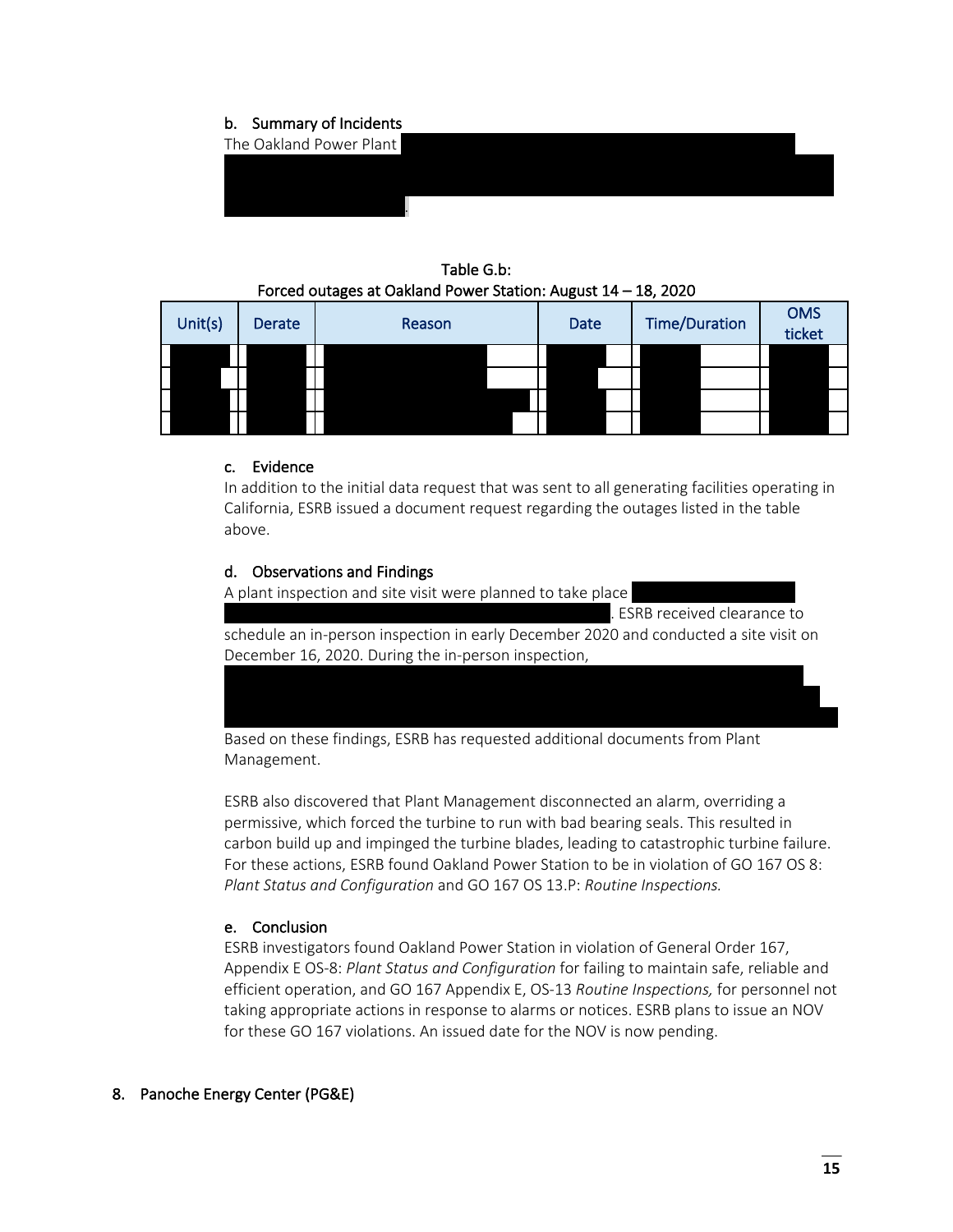# a. Overview

ESRB investigated a derate incident that took place at Panoche Energy Center (PEC) in Firebaugh, California on August  $15<sup>th</sup>$  that lasted for approximately 26 minutes. ESRB conducted a tabletop exercise investigation for this incident, by issuing a data request to Panoche Energy Center's (PEC) scheduling coordinator, PG&E.

#### b. Summary of Incident

On August 15, 2020 from 18:14 hours to 18:40 hours, PEC reduced its output from 394 MW to approximately 134 MW, in response to an error in dispatch instructions from PG&E that was meant for another plant. PG&E believed it was relaying the CAISO's instructions to deploy all non-spin to Starwood Midway to ramp up to 134 MW. In error, PG&E instead contacted PEC which was already operating at a higher level at 394 MW, and thus, PEC reduced its generation to meet the dispatch instructions.

PG&E became aware of the error when the CAISO called PG&E at 18:34 hours asking why PEC was producing below schedule. PG&E then phoned PEC at 18:35 hours and realized the mistake. PG&E then instructed PEC to return to schedule and by 18:40 hours PEC reached 394 MW. The CAISO's director of engineering services also emailed PG&E on August 17, 2020 to inquire about the reduction in generation.

This ramp-down in generation was not recorded as an outage in the CAISO's Outage Management System (OMS), but was reported in the news by the SF Chronicle on September 14, 2020: https://www.sfchronicle.com/business/article/PG-E-error-atpower-plant-may-help-explain-15567028.php.

#### c. Evidence

In addition to the initial data request that was sent to all generating facilities operating in California, ESRB conducted a tabletop investigation of PEC via a data request to PG&E, the Scheduling Coordinator, on September 30, 2020. In response to ESRB's data request, PG&E provided:

- PEC Operator Logs from August 14 to August 16, 2020;
- Correspondence between PG&E and PEC on August 15, 2020;
- PEC's meter plot documenting the time and MW capacity of the plant rampdown on August 15, 2020;
- Email correspondence between PG&E and the CAISO; and
- Description of Corrective Actions.

# d. Observations and Findings

The accidental ramp-down of PEC on August 15, 2020 was the result of human errors made by its Scheduling Coordinator, PG&E, which acted on behalf of the plant for generation dispatch, communicated with the CAISO, and ultimately dispatched the plant. The plant's meter plot showed that the reduction of 260 MW lasted approximately 26 minutes, as referenced in Parts (a.) and (b.) above.

PG&E has implemented corrective actions following the incident. PG&E provided coaching to the involved PG&E staff and added an additional real time asset manager for heatwave events. PG&E is considering additional training on human error traps and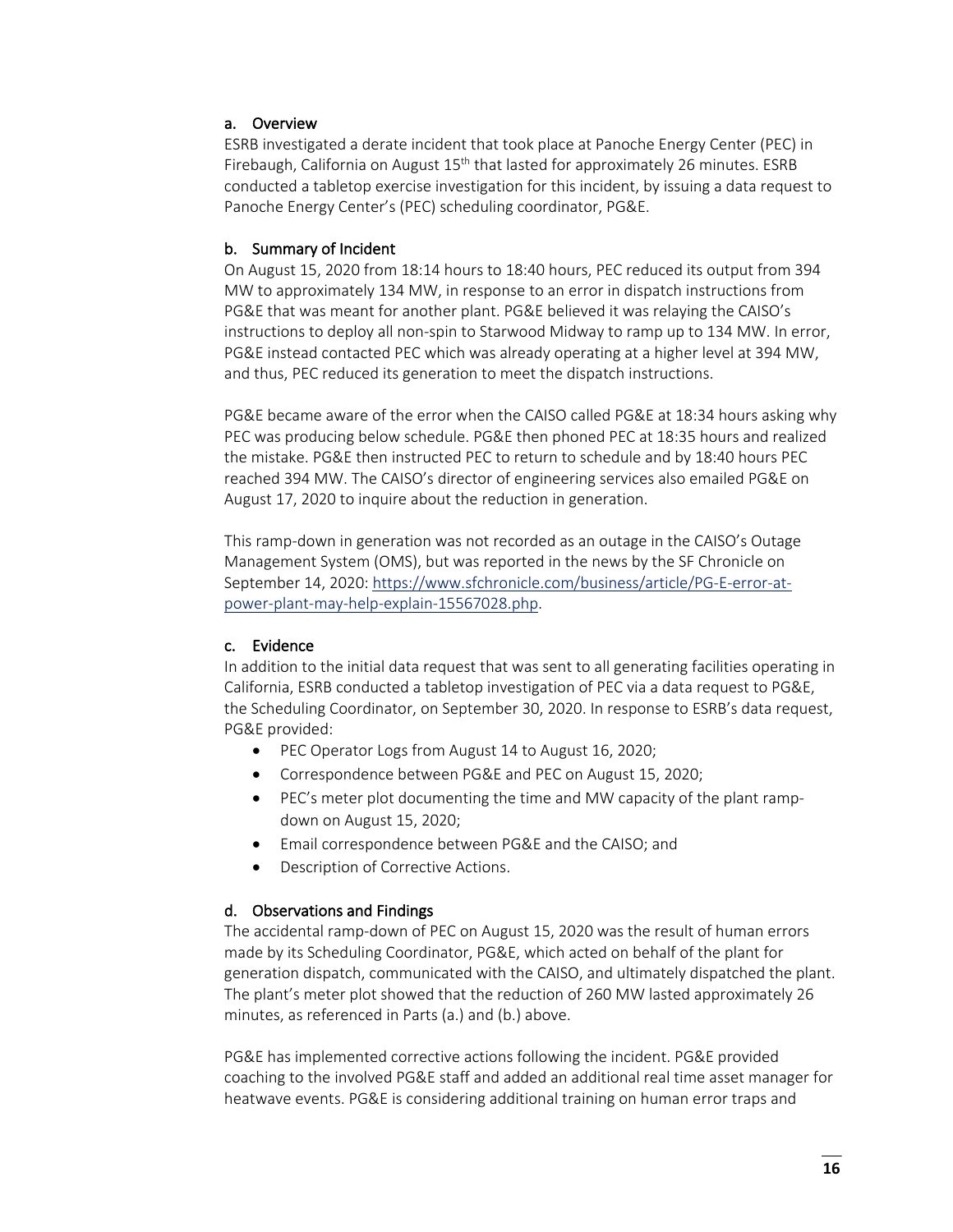reduction, addressing changes to reduce human error, and moving the phone button for the two plants farther apart.

#### e. Conclusion

The August 15, 2020 ramp-down incident has been closed with no findings of General Order 167 violations.

#### 9. Alamitos

#### a. Overview

ESRB investigated one forced outage that took place at the Alamitos Plant in Long Beach, California on August  $17<sup>th</sup>$  for four (4) hours. ESRB conducted a tabletop exercise investigation for this incident by issuing a data request to Alamitos.

# b. Summary of Incident

On August 17, 2020 at 11:48 hours, Alamitos notified its scheduling coordinator, EDF, of a saltwater leak in the condenser in Unit 4, and Alamitos restricted the unit to 70 MW on a forced outage. This outage overlapped with a planned outage to repair a turbine blade failure on the low-pressure turbine which started on June 6, 2020 and ended on August 17, 2020 at 11:55 hours, the same day as the forced outage caused by the saltwater leak. The blade failure also affected the thrust bearing pads on the low-pressure turbine and resulted in a condenser tube leak.

# c. Evidence

As part of ESRB's tabletop exercise, ESRB issued a data request that was sent to all generating facilities operating in California, including Alamitos.

# d. Observations and Findings

From the plant logs, the plant's alarm sounded and plant staff suspected a saltwater leak in the early morning of August 17, 2020, while the plant was still on the planned outage for the turbine blade replacement. Staff inspected the unit and tested chemistry while on the forced outage to confirm the saltwater leak. At 19:58 hours, the plant completed plugging the three saltwater leaks and a couple of previous plugs that had leaked again. The plant started the circulating water pump and notified EDF at 20:31 hours that the plant was available for full load. Two outages appear in the OMS for the saltwater leaks: 9012593 from 11:58 hours until 20:31 hours and 9013870 from 14:33 hours until 20:31 hours, for 265-315 MW. As the outage tickets' start and end differs from what AES reported on the data request, the outage could have been from six to 8.5 hours, rather than four hours as reported by AES.

# e. Conclusion

After a review of the documents submitted, ESRB determined that no GO or PUC violations were discovered, thus no further follow up is required.

#### 10. Moss Landing

a. Overview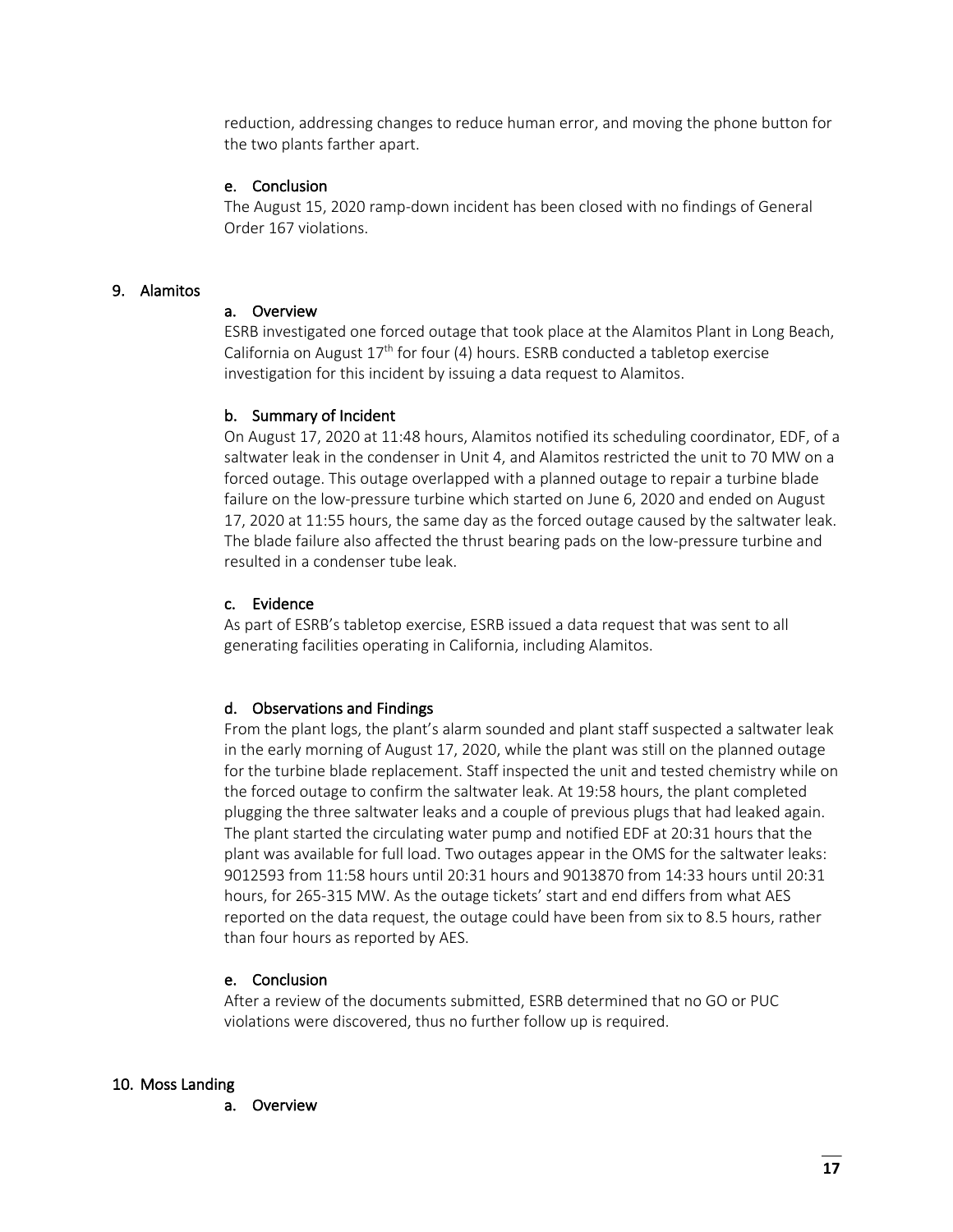# ESRB investigated

. ESRB conducted a tabletop exercise investigation for this incident by issuing a data request to Moss Landing.

#### b. Summary of Incident

#### Table I.b:

| Н                        |                    | $\langle \chi \chi \rangle$ | $\propto$ | $\propto$   | XX.                |  |
|--------------------------|--------------------|-----------------------------|-----------|-------------|--------------------|--|
| $\overline{\phantom{0}}$ |                    |                             | ЮΧ        | 90.         |                    |  |
|                          |                    | XX)                         | XХ.       | w           | ΧХ                 |  |
|                          | ooo                | XX)                         | ХΧ        | $\propto$   | 000                |  |
|                          | ooo                | $\infty$                    | $\propto$ | XX)         | $\infty$           |  |
|                          |                    | $\propto$                   | $\propto$ | $\propto$   | ЖХ.                |  |
|                          |                    | $\chi\chi$                  | XX.       | <b>XXXX</b> | $\propto$          |  |
|                          | $\propto$ $\times$ | XX                          | XХ        | $\propto$   | $\propto$ $\times$ |  |
|                          |                    | XX)                         | X)        |             | $\propto$          |  |

# c. Evidence

In addition to the initial data request that was sent to all generating facilities operating in California, ESRB issued a tabletop exercise data request to Moss Landing.



# d. Observations and Preliminary Findings

# e. Conclusion

Based upon ESRB's investigation, no GO or PUC violations were discovered, thus no additional follow up is required.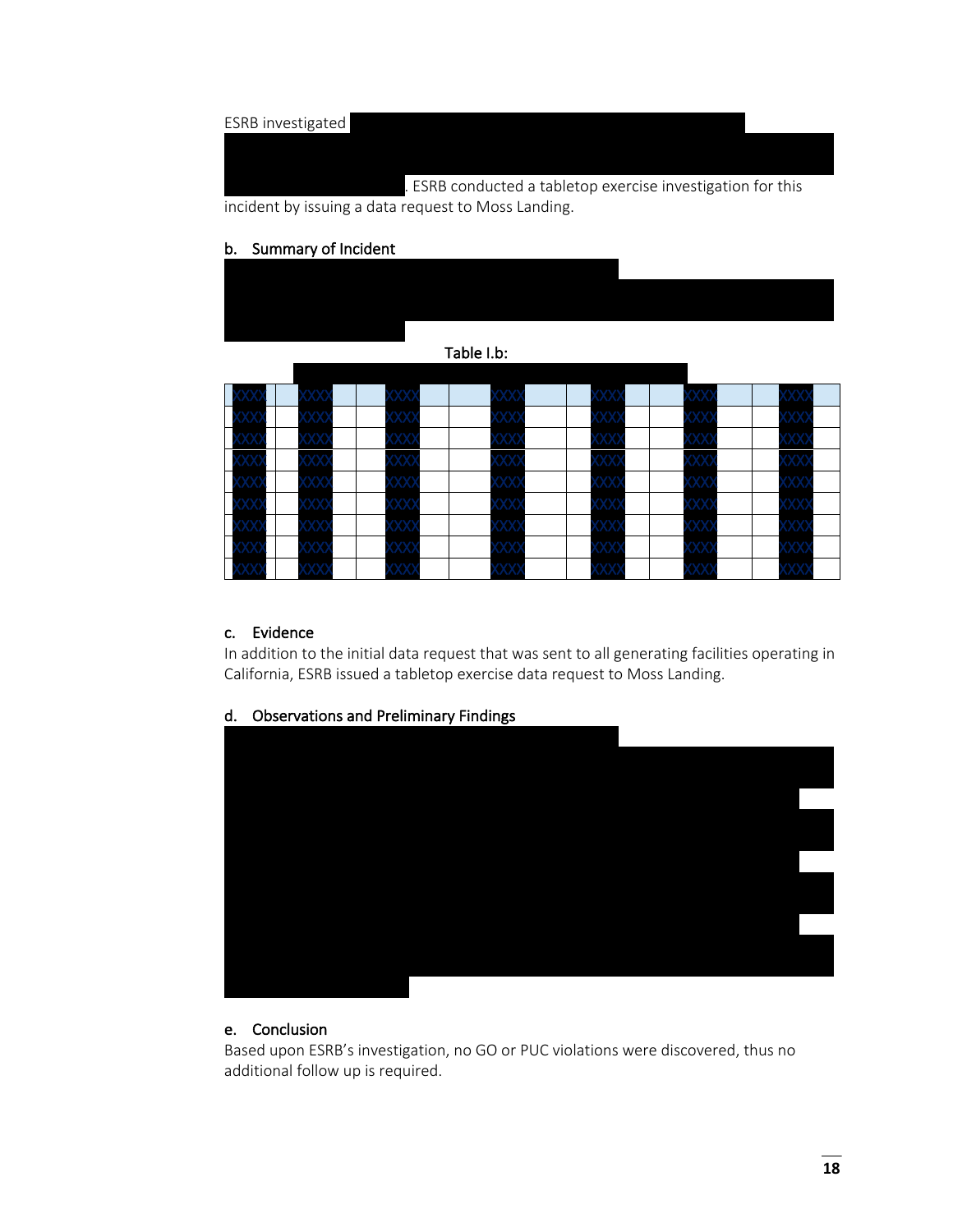# 11. Harbor Cogeneration Facility

# a. Overview

ESRB investigated a series of three outages that took the entire Harbor Cogeneration facility in Wilmington, California offline from August  $15 - 16$ , August  $16<sup>th</sup>$ , and again on August  $18<sup>th</sup>$ . ESRB was able to obtain adequate information about the outages from the initial data request that was sent out to all generators in California on August 20, 2020.

# b. Summary of Incidents

The Harbor Cogeneration Facility experienced a series of three outages from August  $15<sup>th</sup>$ through August 18th. Table X.b provides an overview of these outages followed by a brief description of each outage:

| Date                       | <b>Start/End Time</b>           | <b>Duration</b> | <b>Megawatts</b><br>(MW) Impacted |
|----------------------------|---------------------------------|-----------------|-----------------------------------|
| August $15 - 16$ ,<br>2020 | $20:15$ hours $-13:50$<br>hours | 17hrs 35 mins   | 80 MW                             |
| August 16, 2020            | 14:30 hours $-16:45$<br>hours   | 2hrs 15 mins    | 80 MW                             |
| August 18, 2020            | $10:51$ hours $-14:00$<br>hours | 4hrs 51mins     | 80 MW                             |

Table K.b: Harbor Cogeneration Outages August 15 – 18, 2020

#### i. August  $15 - 16$ , 2020

This outage occurred while the plant was operating at base load and stable. The operator received an NH3 flow alarm, identified that the NH3 block was closed, and attempted to reestablish flow with no success. With no NOx emissions control the operator shut the plant down.

# ii. August 16, 2020

This outage event is related to a delayed start after restoring from the previous outage that began on August 15<sup>th</sup>.

# iii. August 18, 2020

This outage occurred during start up when a high pressure (1250 psi) steam leak was identified on external piping. This leak was a safety concern and could potentially worsen during the run. The decision was made to secure the plant and repair the leak in order to allow the facility to meet its Day Ahead scheduled award and increase reliability during the peak hours of operation.

# c. Evidence

As part of their response to the initial data request that was sent to all generating facilities operating in California, Plant Management at the Harbor Cogeneration Facility provided ESRB with the following information:

- i. Ammonia Storage.pdf for the August  $15^{th} 16^{th}$  outage;
- ii. P&ID HRSG 4.pdf for the August  $18<sup>th</sup>$  outage; and
- iii. Copies of the logbook entries.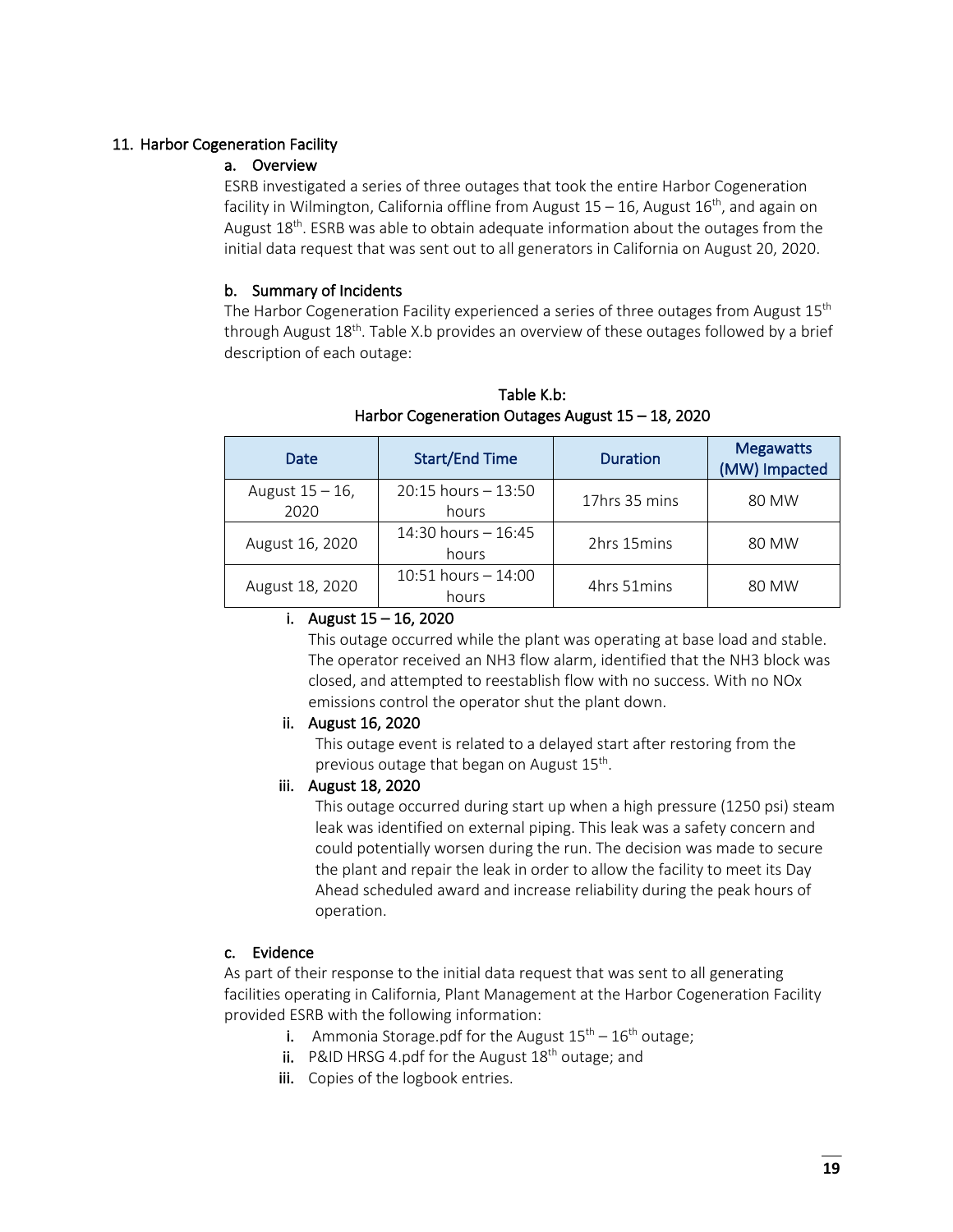#### d. Observations and Findings

During the first outage that occurred from August 15 – 16, 2020, a loss of NH3 flow started at 20:15 hours. The outage was restored on August  $16<sup>th</sup>$  at 16:45 hours. After troubleshooting, the root cause was identified as a failed thermocouple. The thermocouple monitors HRSG temperatures at the SCR and provides a permissive to allow the NH3 block valve to open. When the thermocouple failed, the permissive to inject the NH3 was lost and the block valve closed automatically. The operator attempted to troubleshoot in the moment but found the NH3 block valve closed and quickly realized that without emissions control the plant would need to be shut down. Once the plant was safely secured, troubleshooting continued and the failed thermocouple was identified. Replacement of this probe requires internal access to the HRSG which would have required a 2-3-day outage given the internal temperatures. To restore availability sooner the valve was modified to be operated manually. These temporary repairs were completed the following day prior to the units Day Ahead scheduled commitment on August  $16<sup>th</sup>$ .

The second outage that occurred on August  $16<sup>th</sup>$  was due to a delayed start-up resulting from the previous day's outage.

The third outage that occurred on August  $18<sup>th</sup>$  was related to a leak on the 1250 psi high pressure steam system. During start up on August  $18<sup>th</sup>$  at 10:51 hours, a leak on the HP steam system was identified. This outage was restored at 14:00 hours on the same day. After inspection and consideration, the plant was shut down to allow for repair. Quickly shutting down the unit prevented temperatures and pressure from increasing, which allowed for a faster repair. Plant Management was concerned that the leak would worsen and potentially force the plant offline during the peak operating hours for a longer duration. Once secure and the pressure was safely isolated, a weld repair was conducted and the unit was declared available as soon as the work was completed. This was accomplished prior to the unit's Day Ahead scheduled commitment on August 18<sup>th</sup>.

#### e. Conclusions

For the outage that occurred from August  $15<sup>th</sup>$  through August  $16<sup>th</sup>$ , the plant responded by replacing all similar thermocouples throughout the plant. The NH3 Valve was being controlled manually until all the thermocouple were replaced. The plant sourced replacement thermocouple and will be adding redundancy. A permanent repair will be made during the next outage that allows access inside of the HRSG.

Regarding the Steam Leak that caused the August 18<sup>th</sup> outage, ESRB found that Plant Staff acted appropriately. The steam piping was welded and the leak was stopped. A key question remains however regarding how widespread this problem is and whether such pipe failure may occur elsewhere in the plant. The plant has initiated a feasibility study and consideration is being given to replacing piping at other similar elbows.

ESRB is considering a further investigation and document request for the plant's Flow Accelerated Corrosion Report (FAC) and a possible site visit. At this time, no violations of GO 167 have been discovered.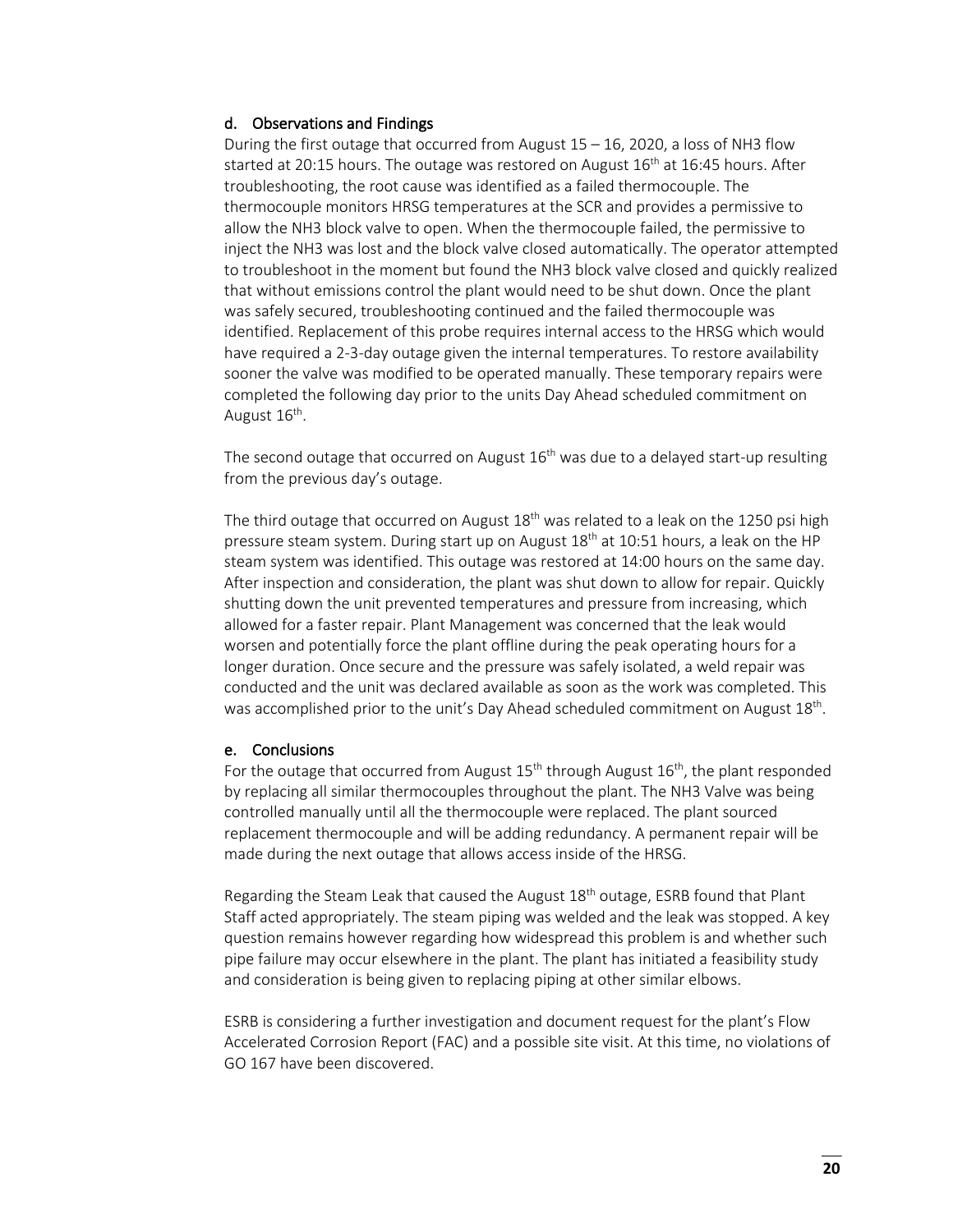# 12. Desert Stateline Solar Facility

# a. Overview

ESRB investigated one forced outage that took place at the Desert Stateline Solar Facility Plant in San Bernardino County, California, from August  $12<sup>th</sup>$  through August  $17<sup>th</sup>$ . ESRB conducted a tabletop exercise investigation for this incident.

# b. Summary of Incident

The initial cause of the August  $12 - 17$ , 2020 forced outage was detected on July 31, 2020 when the site received a low voltage bushing power factor alarm on Generator Step-up Unit number 1 (GSU1). GSU1 is a transformer that steps up the voltage from the solar cells to a transmission level voltage in order for the plant to be connected to the transmission system. An engineering review by the Operation & Maintenance team and bushing monitoring system original equipment manufacturer (OEM) recommended continued monitoring over the next several weeks. No improvement was noted. On August  $3^{rd}$ , GSU1 was taken offline for inspection, cleaning and infrared scan. No improvement was noted. Then, on August  $5<sup>th</sup>$ , GSU1 was taken offline for additional inspections and software updates, however no improvements were noted.

The August  $12 - 17$ , 2020 outage occurred when on August  $12<sup>th</sup>$ , offline power factor tests were conducted to verify that the defect was still present in the GSU1 low voltage bushings. While still offline, Plant Management decided to replace the suspect faulted equipment. Three (3) low voltage bushings were replaced on GSU1 as well as one (1) high voltage bushing that showed early signs of deterioration.

# c. Evidence

As part of ESRB's tabletop exercise, ESRB sent a data request that to all generating facilities operating in California. ESRB reviewed the following information for the Desert Stateline outage: outage details and cause of the outage, the plant control log for the previous 48 hours, maintenance history for the failed equipment, history of similar failures on the same or similar equipment, vendor manuals, and Piping & Instrumentation Diagram (P&ID) of the system.

# d. Observations and Findings

ESRB concluded that Desert Stateline Solar Facility followed the recommendations of their O&M team and took progressive and methodical troubleshooting steps to correct the problem. Taking GSU1 out of service for any period of time has the effect of de-rating the solar facility by 150 MW. Desert Stateline indicated that a Root Cause Analysis (RCA) will be done for this outage. They expect the report to be available in late October or early November.

# e. Conclusion

ESRB determined that no further action is required for this outage. After a review of the documents submitted, ESRB concluded that there were no violations of GO 167 found or evidence of safety issues at the plant.

# 13. Blythe Energy Center

a. Overview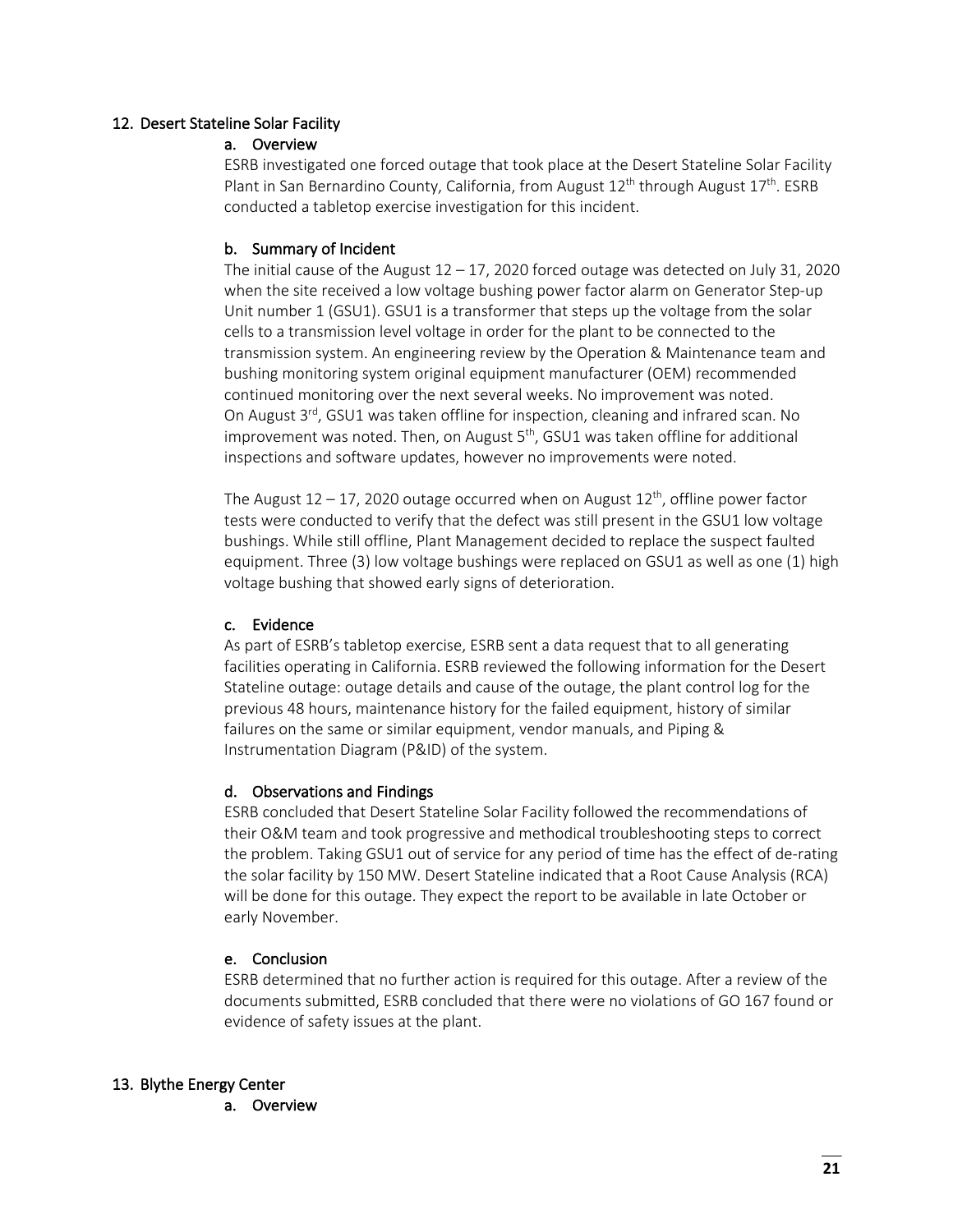ESRB investigated one forced outage that took place at the Blythe Energy Center in Blythe, California on August  $14<sup>th</sup>$  that was three (3) hours in duration.

# b. Summary of Incident



# c. Evidence

ESRB issued a comprehensive data request on August 20, 2020 to all generating facilities operating in California requesting information on all forced outages that occurred between August 12 – 20, 2020. ESRB reviewed the following information for the August 14, 2020 Blythe outage including the outage details and cause of the outage, the plant control log for the previous 48 hours, maintenance history for the failed equipment, history of similar failures on the same or similar equipment, vendor manuals, and Piping & Instrumentation Diagram (P&ID) of the system.

# d. Observations and Findings

Blythe Energy Center determined, and ESRB confirmed via document review, that



# e. Conclusion

ESRB determined that no further action is required for this outage. After a review of the documents submitted, ESRB concluded that there were no violations of GO 167 found or evidence of safety issues at the plant.

# IV. Recommendations and Next Steps

As stated earlier in this report, ESRB is pursuing corrective actions for three of the forced outage incidents that occurred. These corrective actions are summarized in Table 3 below.

| <b>Corrective Actions Issued</b> |                                                              |                           |                          |
|----------------------------------|--------------------------------------------------------------|---------------------------|--------------------------|
| Incident                         | <b>Violations Found</b>                                      | Date Issued               | <b>Response Due Date</b> |
| <b>Sutter Energy Center</b>      | Three (3) violations of<br>GO 167                            | October 16, 2020<br>(NOV) | November 16, 2020        |
| <b>Sunrise Energy Center</b>     | Two (2) violations of GO<br>167<br>One (1) violation of NFPA | October 22, 2020          | January 31, 2021         |

Table 3: